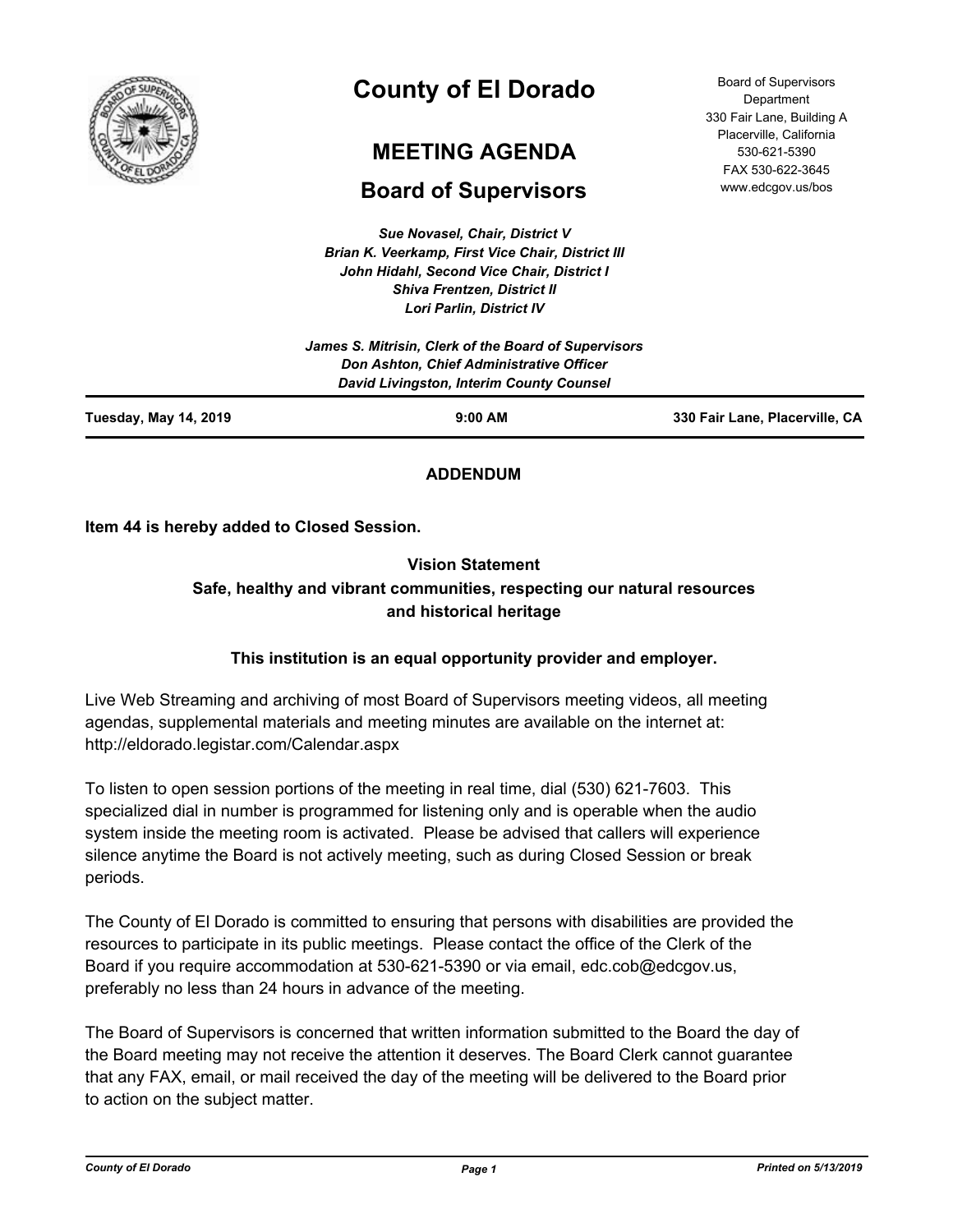The Board meets simultaneously as the Board of Supervisors and the Board of Directors of the Air Quality Management District, In-Home Supportive Services, Public Housing Authority, Redevelopment Agency and other Special Districts.

For Purposes of the Brown Act § 54954.2 (a), the numbered items on this Agenda give a brief description of each item of business to be transacted or discussed. Recommendations of the staff, as shown, do not prevent the Board from taking other action.

Materials related to an item on this Agenda submitted to the Board of Supervisors after distribution of the agenda packet are available for inspection during normal business hours in the public viewing packet located in Building A, 330 Fair Lane, Placerville or in the Board Clerk's Office located at the same address. Such documents are also available on the Board of Supervisors' Meeting Agenda webpage subject to staff's ability to post the documents before the meeting.

#### **PROTOCOLS FOR PUBLIC COMMENT**

Public comment will be received at designated periods as called by the Board Chair.

Public comment on items scheduled for Closed Session will be received before the Board recesses to Closed Session.

Except with the consent of the Board, individuals shall be allowed to speak to an item only once.

On December 5, 2017, the Board adopted the following protocol relative to public comment periods. The Board adopted minor revisions to the protocol on February 26, 2019, incorporated herein:

Time for public input will be provided at every Board of Supervisors meeting. Individuals will have three minutes to address the Board. Individuals authorized by organizations will have three minutes to present organizational positions and perspectives and may request additional time, up to five minutes. At the discretion of the Board, time to speak by any individual may be extended.

Public comment on certain agenda items designated and approved by the Board may be treated differently with specific time limits per speaker or a limit on the total amount of time designated for public comment. It is the intent of the Board that quasi-judicial matters have additional flexibility depending upon the nature of the issue. It is the practice of the Board to allocate 20 minutes for public comment during Open Forum and for each agenda item to be discussed. (Note: Unless designated on the agenda, there is no Open Forum period during Special Meetings.)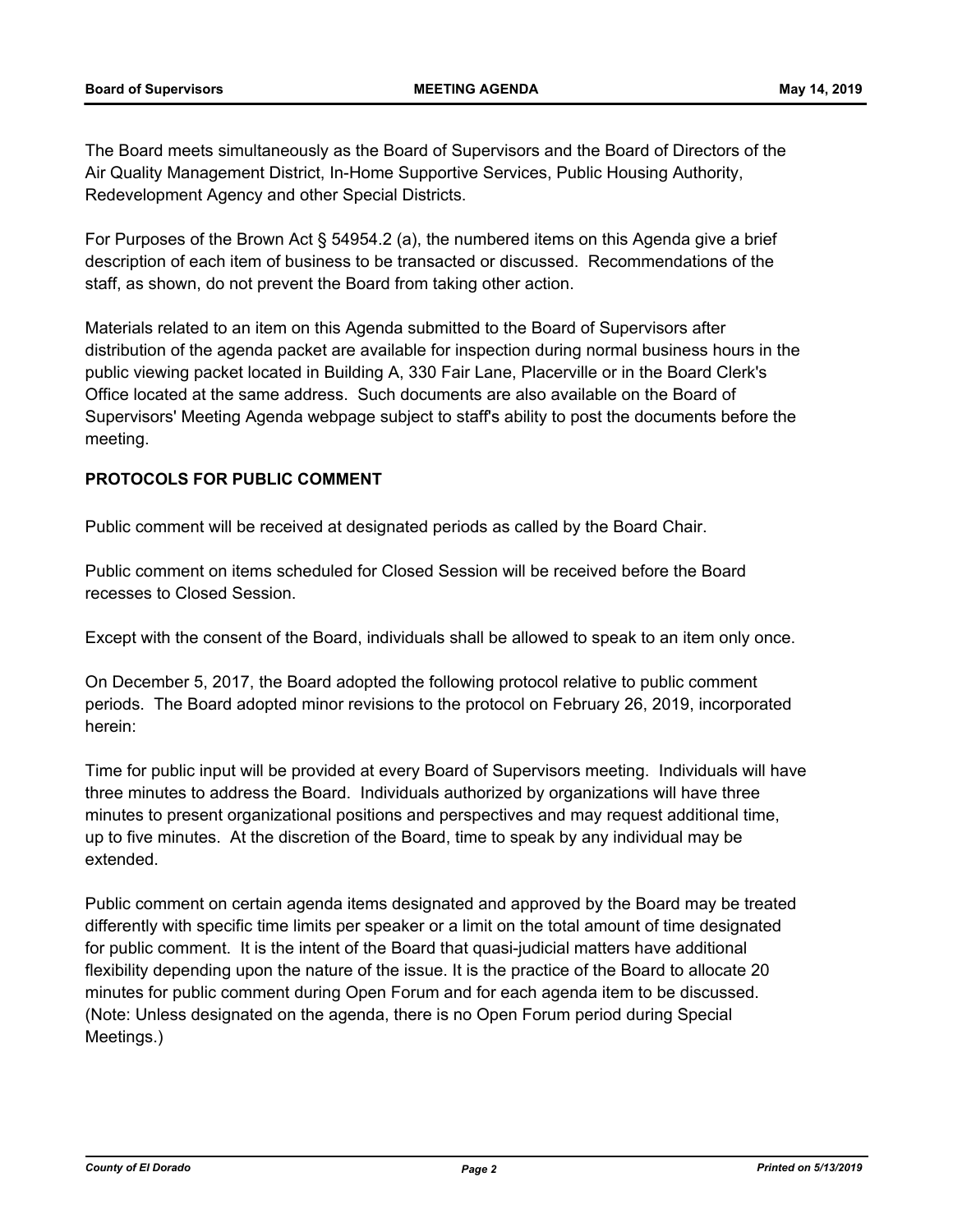Individual Board members may ask clarifying questions but will not engage in substantive dialogue with persons providing input to the Board.

If a person providing input to the Board creates a disruption by refusing to follow Board guidelines, the Chair of the Board may take the following actions:

Step 1. Request the person adhere to Board guidelines. If the person refuses, the Chair may turn off the speaker's microphone.

Step 2. If the disruption continues, the Chair may order a recess of the Board meeting.

Step 3. If the disruption continues, the Chair may order the removal of the person from the Board meeting.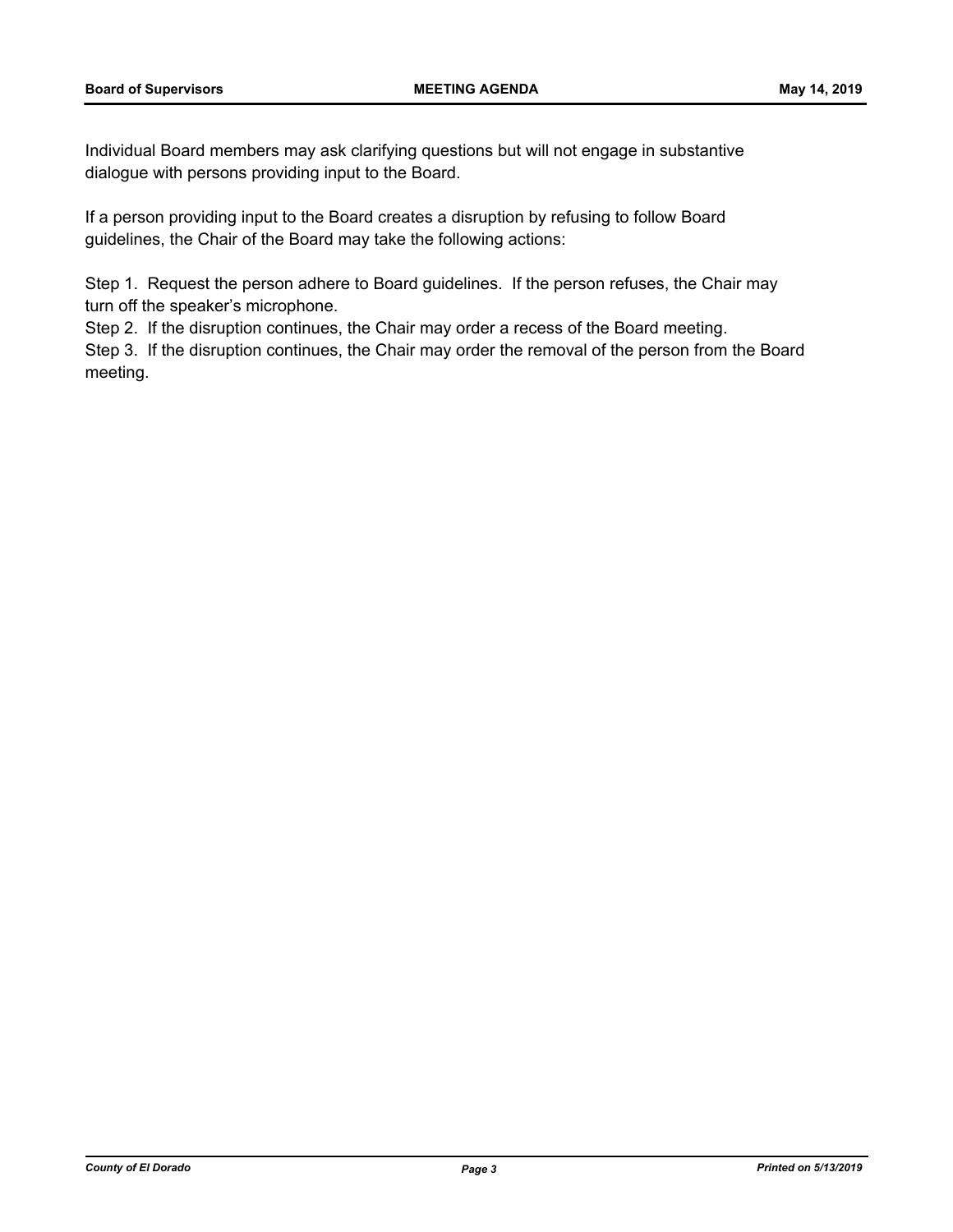#### **9:00 A.M. - CALL TO ORDER**

#### **INVOCATION AND PLEDGE OF ALLEGIANCE TO THE FLAG**

#### **ADOPTION OF THE AGENDA AND APPROVAL OF CONSENT CALENDAR**

The Board may make any necessary additions, deletions or corrections to the agenda including moving items to or from the Consent Calendar and adopt the agenda and the Consent Calendar with one single vote. A Board member may request an item be removed from the Consent Calendar for discussion and separate Board action. At the appropriate time as called by the Board Chair, members of the public may make a comment on matters on the Consent Calendar prior to Board action.

#### **OPEN FORUM**

Open Forum is an opportunity for members of the public to address the Board of Supervisors on subject matter that is not on their meeting agenda and within their jurisdiction. Public comments during Open Forum are limited to three minutes per person. Individuals authorized by organizations will have three minutes to present organizational positions and perspectives and may request additional time, up to five minutes. The total amount of time reserved for Open Forum is 20 Minutes.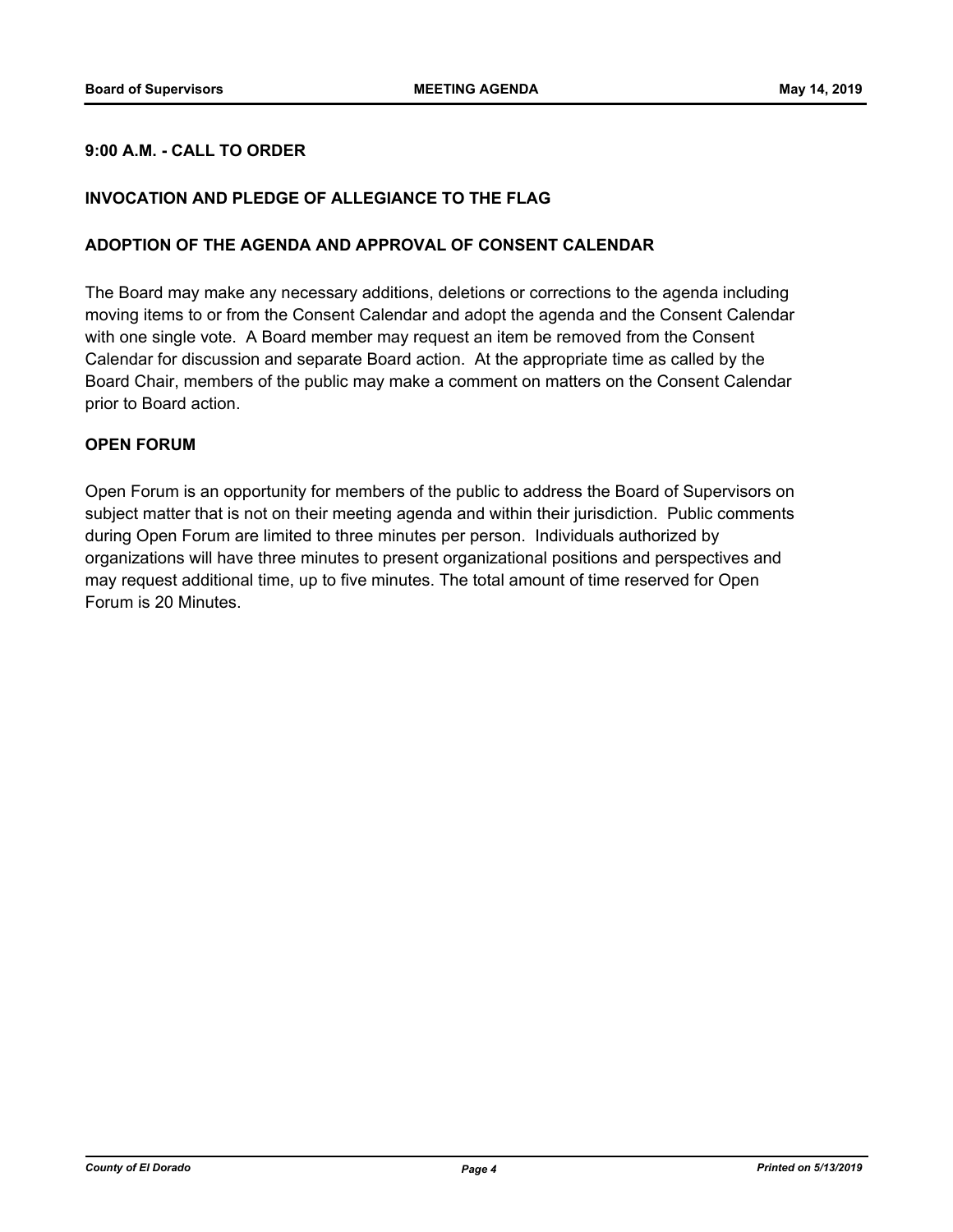#### **CONSENT CALENDAR**

**1.** [19-0751](http://eldorado.legistar.com/gateway.aspx?m=l&id=/matter.aspx?key=26073) Clerk of the Board recommending the Board approve the Minutes from the regular meeting of April 30, 2019.

#### **GENERAL GOVERNMENT - CONSENT ITEMS**

**2.** [19-0748](http://eldorado.legistar.com/gateway.aspx?m=l&id=/matter.aspx?key=26070) Annual Audit Committee of the County of El Dorado recommending the Board approve the following:

> 1) Award RFP 19-961-058 to the successful proposer, CliftonLarsonAllen, LLP, of Roseville, CA, for the provision of independent professional financial audit services;

2) Authorize the Chief Administrative Officer, or designee, to negotiate an Agreement for Services with CliftonLarsonAllen, LLP for a term of three (3) years with the option to extend for one (1) option period of two (2) years, in a total amount not to exceed \$209,750 for the initial three (3) year term; and

3) Authorize the Purchasing Agent to execute said Agreement, contingent upon Counsel and Risk Management review and approval and minor revisions.

**FUNDING:** General Fund.

- **3.** [19-0745](http://eldorado.legistar.com/gateway.aspx?m=l&id=/matter.aspx?key=26067) Joint Board of Supervisors/Grand Jury Audit Committee to receive and file the audits of the County financial statements, performed by Maze & Associates, for the year ending June 30, 2018. Reports include:
	- 1) Annual Financial Report;
	- 2) Single Audit Report;
	- 3) Appropriations Limit Increment;
	- 4) California Department of Community Services and Development
	- Program Specific Grant Audit Report;
	- 5) Memorandum on Internal Controls; and
	- 6) Treasury Compliance Audit.
- **4.** [16-0305](http://eldorado.legistar.com/gateway.aspx?m=l&id=/matter.aspx?key=20961) Chief Administrative Office recommending the Board find that a state of emergency continues to exist in El Dorado County as a result of unprecedented tree mortality due to drought conditions and related bark beetle infestations. (Cont. 4/30/19, Item 3)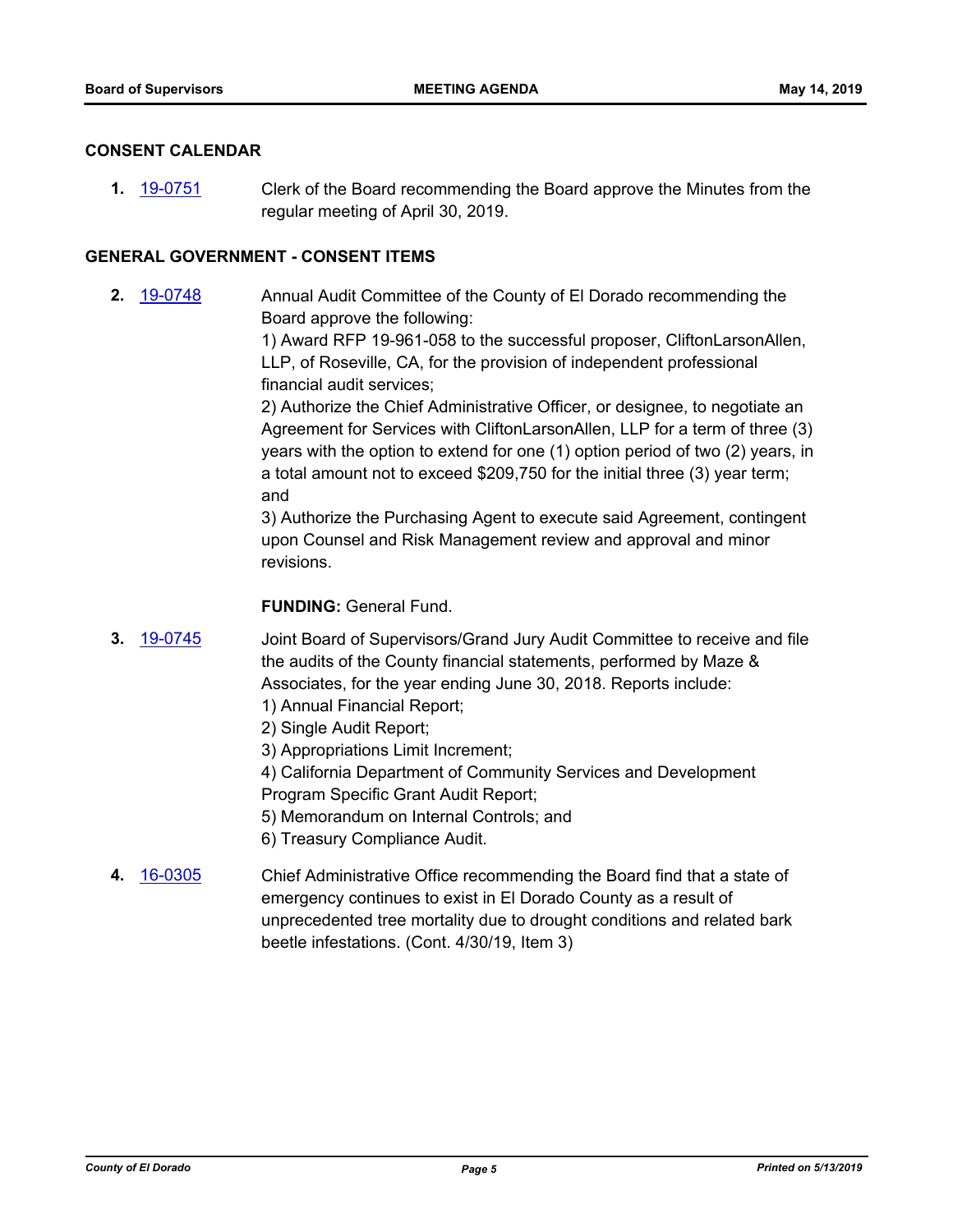**5.** [19-0740](http://eldorado.legistar.com/gateway.aspx?m=l&id=/matter.aspx?key=26062) Chief Administrative Office recommending the Board: 1) Find that a public benefit is derived from supporting the Wakamatsu 150th Anniversary Festival, which encourages a sense of community and draws visitors to the County of El Dorado; and 2) Approve and authorize the Chair to sign the attached Funding Agreement with the American River Conservancy, authorizing payment of the \$5,000 community funding contribution in support the Wakamatsu Farm 150th Anniversary Festival.

**FUNDING**: General Fund.

**6.** [19-0558](http://eldorado.legistar.com/gateway.aspx?m=l&id=/matter.aspx?key=25879) Chief Administrative Office recommending the Board approve and authorize the Chair to sign a budget transfer increasing the Indigent Defense appropriations by \$50,000, due to higher than anticipated Fiscal Year 2018-19 expenses and increasing the Superior Court traffic bail revenue by \$50,000, due to higher than anticipated Fiscal Year 2018-19 revenue collection. (4/5 vote required)

#### **FUNDING:** Court fees.

**7.** [19-0693](http://eldorado.legistar.com/gateway.aspx?m=l&id=/matter.aspx?key=26015) Chief Administrative Office, Procurement and Contracts Division, presenting a list of County surplus property and recommending the Board so declare and authorize disposal of same in accordance with the procedures outlined in the County's Purchasing Ordinance, Chapter 3.12 and Section 3.12.220 thereof.

#### **FUNDING:** Various.

- **8.** [19-0709](http://eldorado.legistar.com/gateway.aspx?m=l&id=/matter.aspx?key=26031) Clerk of the Board, based upon the recommendation of the Director of the Environmental Management Department, recommending the Board: Appoint Mark Moss, Alternate Delegate - Solid Waste Authority term expiration 1/1/2020 to the Rural Counties Environmental Services Joint Powers Authority.
- **9.** [19-0735](http://eldorado.legistar.com/gateway.aspx?m=l&id=/matter.aspx?key=26057) Elections Department recommending the Board approve and authorize the Chair to sign a budget amendment to transfer \$182,360 from the General Fund Appropriation for Contingency to the Elections Department, to conduct the June 4, 2019 Senate District 1 Special General Election, due to vacancy. (4/5 vote required)

**FUNDING:** General Fund, increase to the Election Departments Fiscal Year 2018-19 budget.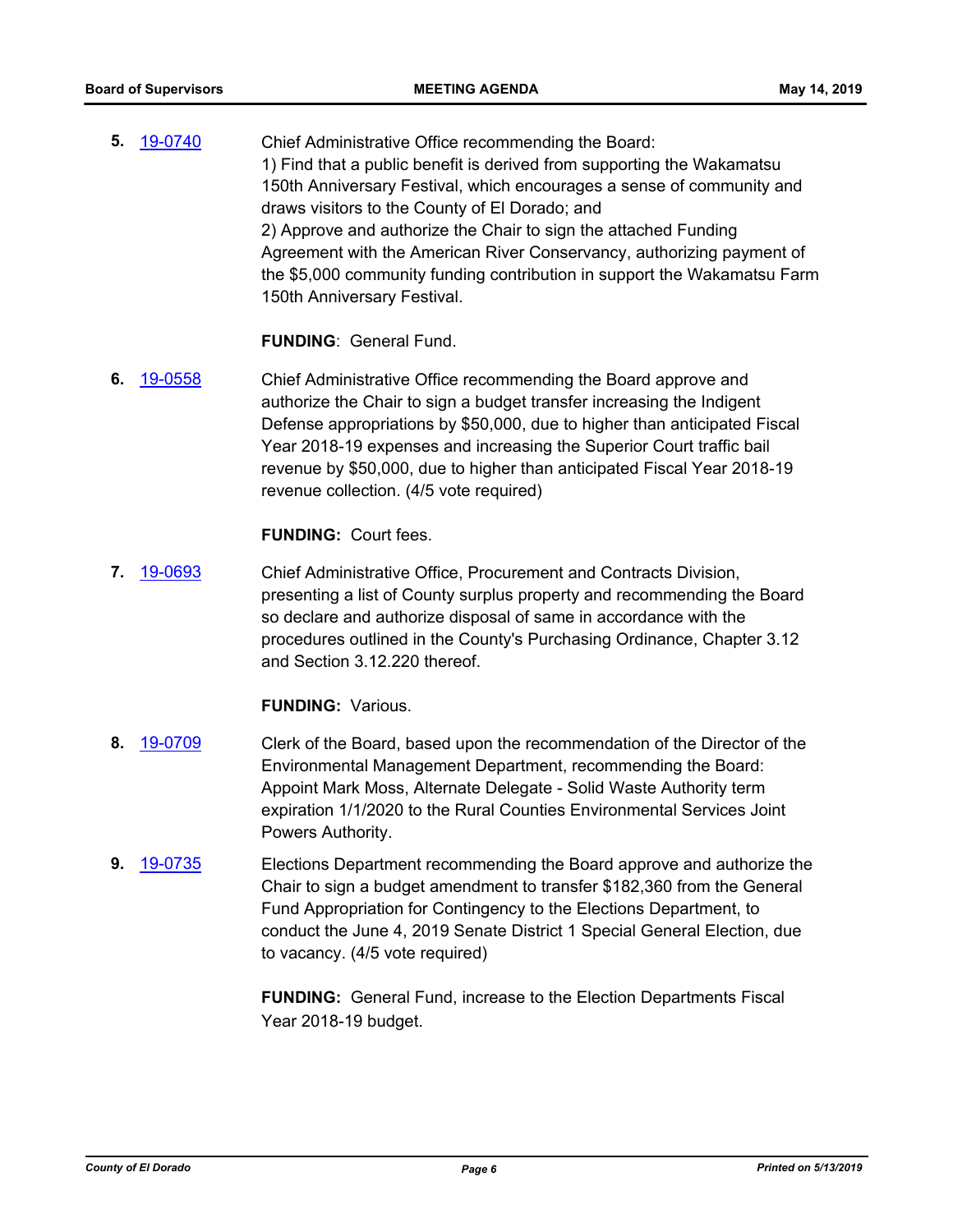| 10. 19-0734 | Human Resources recommending the Board adopt and authorize the             |
|-------------|----------------------------------------------------------------------------|
|             | Chair to sign Resolution 069-2019 to:                                      |
|             | 1) Delete one (1.0 FTE) vacant Department Analyst I/II allocation from the |
|             | Chief Administrative Office, Central Fiscal Division;                      |
|             | 2) Add one (1.0 FTE) Administrative Analyst I/II allocation in the Chief   |
|             | Administrative Office, Central Fiscal Division; and                        |
|             | 3) Change the bargaining unit of the abovementioned 1.0 FTE                |
|             | Administrative Analyst I/II allocation in the Chief Administrative Office, |
|             | Central Fiscal Division from CO (Confidential) to PL (Local 1).            |
|             |                                                                            |
|             |                                                                            |

#### **FUNDING:** General Fund.

**11.** [19-0655](http://eldorado.legistar.com/gateway.aspx?m=l&id=/matter.aspx?key=25977) Human Resources Department recommending the Board: 1) Approve and adopt the revised department-specific class specification for the Sheriff's Office: Sheriff's Support Services Manager; and 2) Approve and authorize the Chair to sign Resolution **077-2019** adopting the revised salary for the Sheriff's Support Services Manager classification.

#### **FUNDING:** N/A.

- **12.** [19-0490](http://eldorado.legistar.com/gateway.aspx?m=l&id=/matter.aspx?key=25811) Treasurer-Tax Collector recommending the Board approve the continuation of the following perpetual agreements for an estimated total of \$89,006.00 for the Fiscal Year 2019-20 for ongoing maintenance and support for equipment, software licensing and treasury services as follows:
	- 1) Bloomberg Finance LP;
	- 2) Bank of New York Mellon Trust Co;
	- 3) Diebold Inc;
	- 4) Loomis Armored US, LLC;
	- 5) Professional Consultancy International (PCI LLC);
	- 6) SymPro Inc; and
	- 7) Columbia Ultimate Business Systems.

#### **FUNDING:** General Fund.

- **13.** [19-0666](http://eldorado.legistar.com/gateway.aspx?m=l&id=/matter.aspx?key=25988) Supervisor Novasel recommending the Board approve and authorize the Chair to sign a Proclamation recognizing June 2019 as Lake Tahoe Basin Wildfire Awareness Month.
- **14.** [19-0750](http://eldorado.legistar.com/gateway.aspx?m=l&id=/matter.aspx?key=26072) Supervisor Veerkamp recommending the Board: 1) Authorize funding of \$1,700 to the City of Placerville who served as the lead agency working with the Amgen Tour of California as they raced through El Dorado County and Placerville on May 13, 2019; and 2) Direct the Chief Administrative Officer, or designee, to return to the Board with a funding agreement for consideration.

**FUNDING:** Community Funding.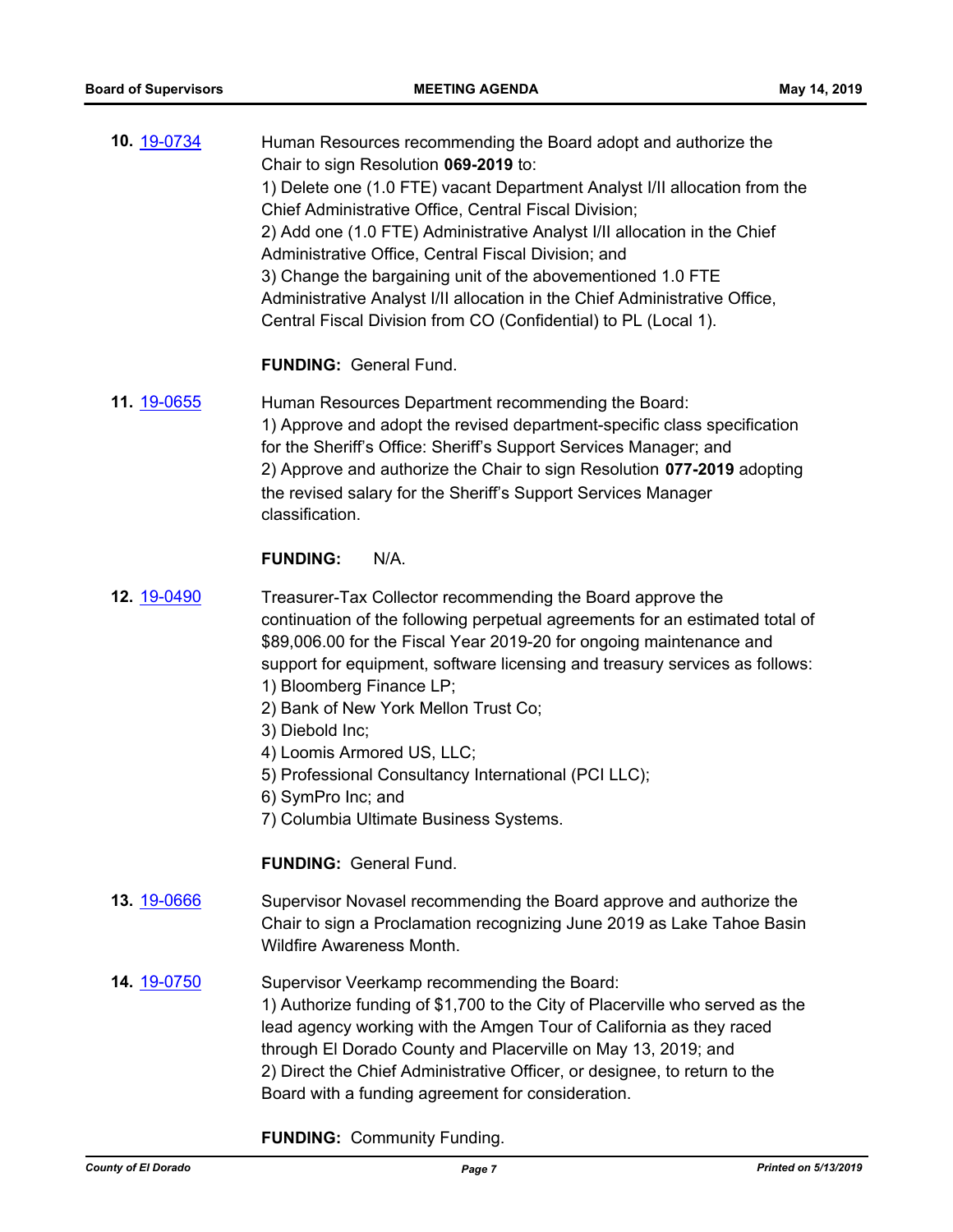#### **HEALTH AND HUMAN SERVICES - CONSENT ITEMS**

**15.** [19-0011](http://eldorado.legistar.com/gateway.aspx?m=l&id=/matter.aspx?key=25332) Health and Human Services Agency recommending the Board: 1) Approve and authorize the Chair to sign Agreement for Services 3638 with Stanford Youth Solutions, Inc., for the provision of Prevention Wraparound Services, in the amount of \$1,100,000, for the term effective upon execution through June 30, 2020; 2) Make findings in accordance with County Ordinance 3.13.030 that it is more economical and feasible to contract with Stanford Youth Solutions for services provided under this Agreement 3638 because the County does not have the qualified staff nor the facilities to provide said services; and 3) Authorize the Purchasing Agent, or designee, to execute further documents relating to Agreement for Services 3638, including amendments which do not increase the maximum dollar amount or term of the Agreement, and contingent upon approval by County Counsel and Risk Management

> **FUNDING:** Mental Health Services Act, State, and Federal funds. Funding amounts vary based on client eligibility for Medi-Cal.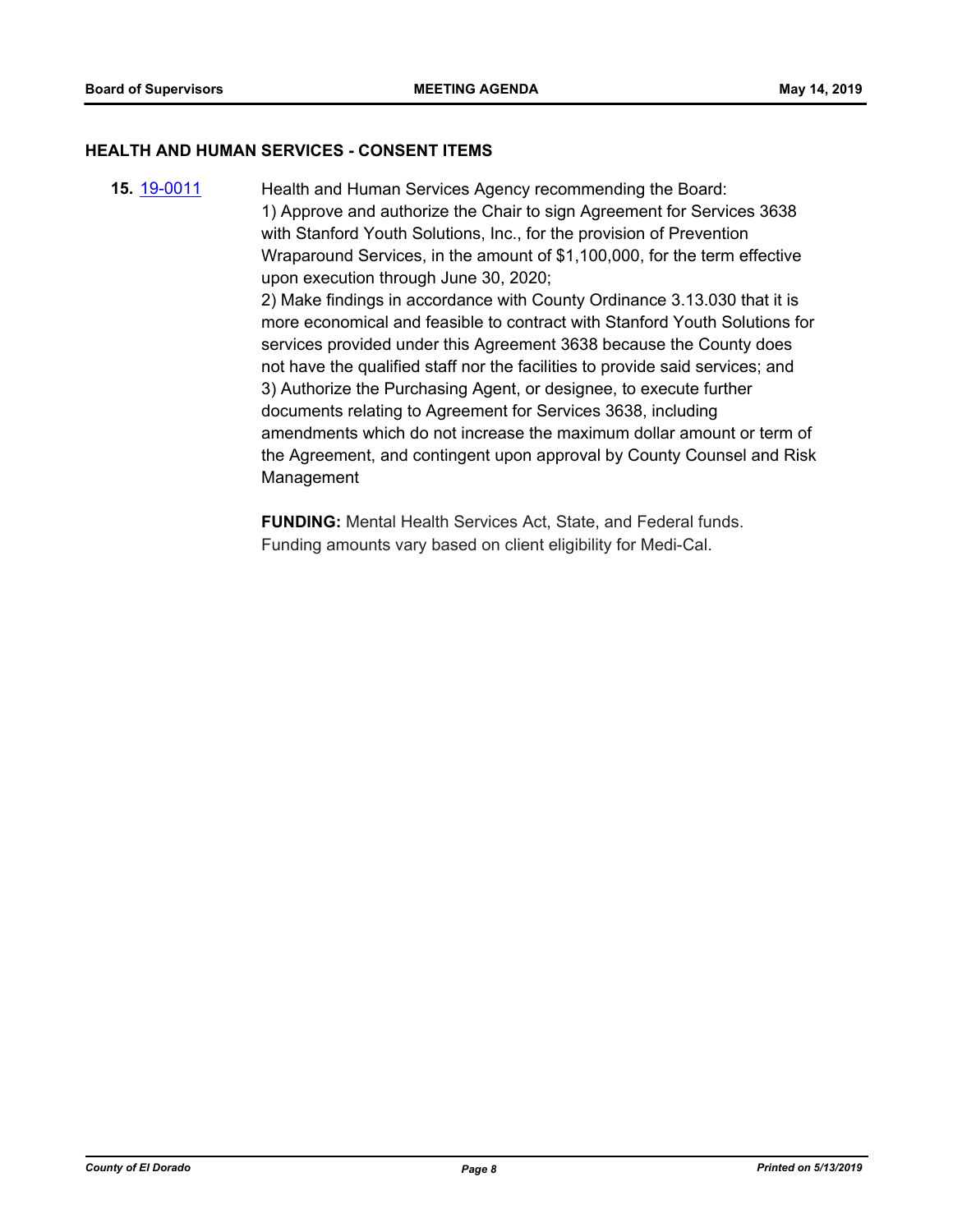**16.** [19-0327](http://eldorado.legistar.com/gateway.aspx?m=l&id=/matter.aspx?key=25648) Health and Human Services Agency recommending the Board approve and authorize the Chair to sign the following Budget Transfer Requests for fiscal year 2018-19 budget (4/5 vote required):

> 1) A Budget Transfer Request to increase revenue and appropriations in the amount of \$15,000, comprised of Public Health Emergency Preparedness Grant (\$9,100) and City Readiness Initiative Grant (\$5,900) State-approved carry-forward funds for the purchase of computer minor equipment;

> 2) A Budget Transfer Request increasing Revenue in the Public Housing Authority program by transferring \$90,000 of general fund from the County Medical Services Program participation fee savings to the Public Housing Authority Program;

> 3) A Budget Transfer Request increasing appropriations in the amount of \$37,000 to Other Governmental Agencies in the Public Guardian program and also drawing down funds from the County Audit Reserve account, which was established for the Targeted Case Management (TCM) program in November 2016. This transfer from the Audit Reserve is to repay the State of California, Department of Health Care Services (DHCS) for a Fiscal Year 2014-15 site visit audit settlement for the TCM program which included the disallowance of 39 client services in the amount of approximately \$37,000;

> 4) A Budget Transfer request to increase revenue and appropriations in the Social Services Division in the amount of \$800,000 due to increase in costs from recently negotiated County labor agreements and changes to the Governor's adopted budget for Fiscal Year 2018-19. The request is to increase appropriations in salaries, and intra-fund transfers due to recent labor negotiations which increased wages mid-year to a large percent of Social Services staff. Additionally, there is an increase in assistance and client services expenditures due to changes in the current year State budget that coincide with increases in revenue to be claimed by Social Services;

5) A Budget Transfer Request to increase revenue and appropriations by \$916,000 in the Public Health Division, to allow for the transfer of the Fiscal Year 2017-18 Public Health realignment revenue balance to the Public Health Administration Operating Account, thereby allowing for the appropriate transfer out of realignment to Public Health, Animal Services and Environmental Management, additionally funds left unspent in Public Health will be reserved for future use in the South Lake Tahoe building project;

6) A Budget Transfer Request in the amount of \$824,919 for the Social Services Division to increase revenue and appropriations to the Child Poverty and Family Support special revenue fund and to decrease State General Fund to the Social Services operating account. This request is due to a change in the funding for CalWORKS Administrative Programs and to adjust revenue sources as necessary due to an increase in beginning fund balance; and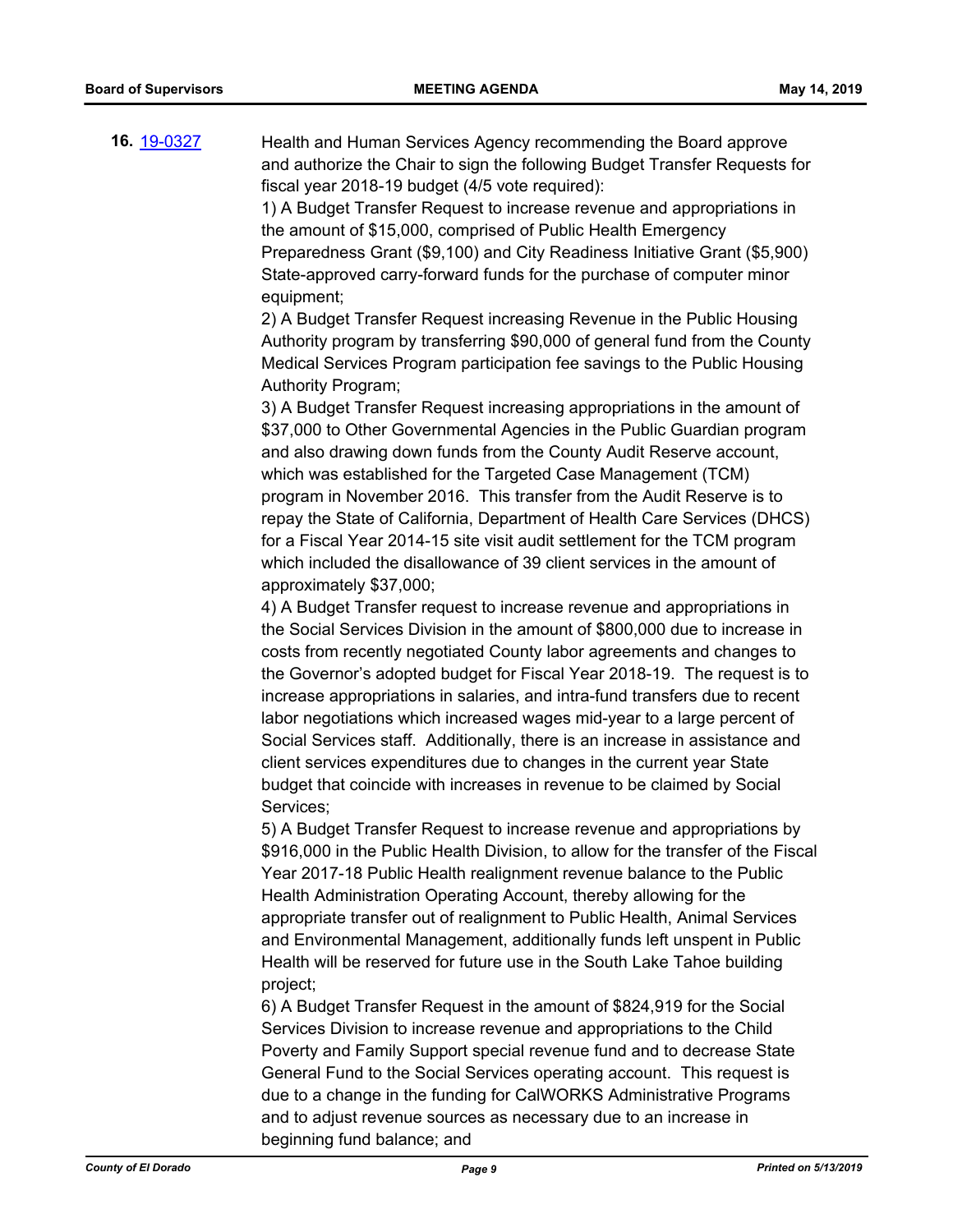7) A Budget Transfer request to increase appropriations in the Public Health Division due to an increase in the California Forensic Medical Group contract approved by the Board of Supervisors in December 2018 in the amount of \$100,000. The request to utilize general fund revenue savings originally appropriated for the County Medical Services Program (CMSP) within Public Health.

**FUNDING:** Public Health Preparedness & City Readiness Grant; County General Fund savings from CMSP; Targeted Case Management Audit Reserves; Social Services Realignment and State Foster Care Funding; Public Health Realignment; Child Poverty and Family Support funding; County General Fund savings from CMSP.

# **17.** [19-0350](http://eldorado.legistar.com/gateway.aspx?m=l&id=/matter.aspx?key=25671) Health and Human Services Agency recommending the Board: 1) Approve and authorize the Chair to sign Amendment 1 to Agreement for Services 43 (018-S1711) with Tahoe Youth and Family Services, Inc. for the provision of Primary Intervention Project services, extending the term one year for a total term from July 1, 2016 through June 30, 2020, and increasing the maximum obligation by \$88,000 for a new maximum contractual obligation of \$352,000;

2) Make findings in accordance with County Ordinance 3.13.030 that it is more economical and feasible to contract with Tahoe Youth and Family Services, Inc. for services provided under this Agreement 43 (018-S1711) because the County does not possess the staff with the necessary skills and qualifications to perform the work; and

3) Authorize the Purchasing Agent, or designee, to execute further documents relating to Agreement for Services 43 (018-S1711), including amendments which do not increase the maximum dollar amount or term of the Agreement, and contingent upon approval by County Counsel and Risk Management.

**FUNDING:** 100% State Funding - Mental Health Services Act.

**18.** [19-0471](http://eldorado.legistar.com/gateway.aspx?m=l&id=/matter.aspx?key=25792) Health and Human Services Agency, recommending the Board adopt and authorize the Chair to sign a Proclamation recognizing May 2019 as "Resource Family Appreciation Month" in the County of El Dorado.

**FUNDING:** N/A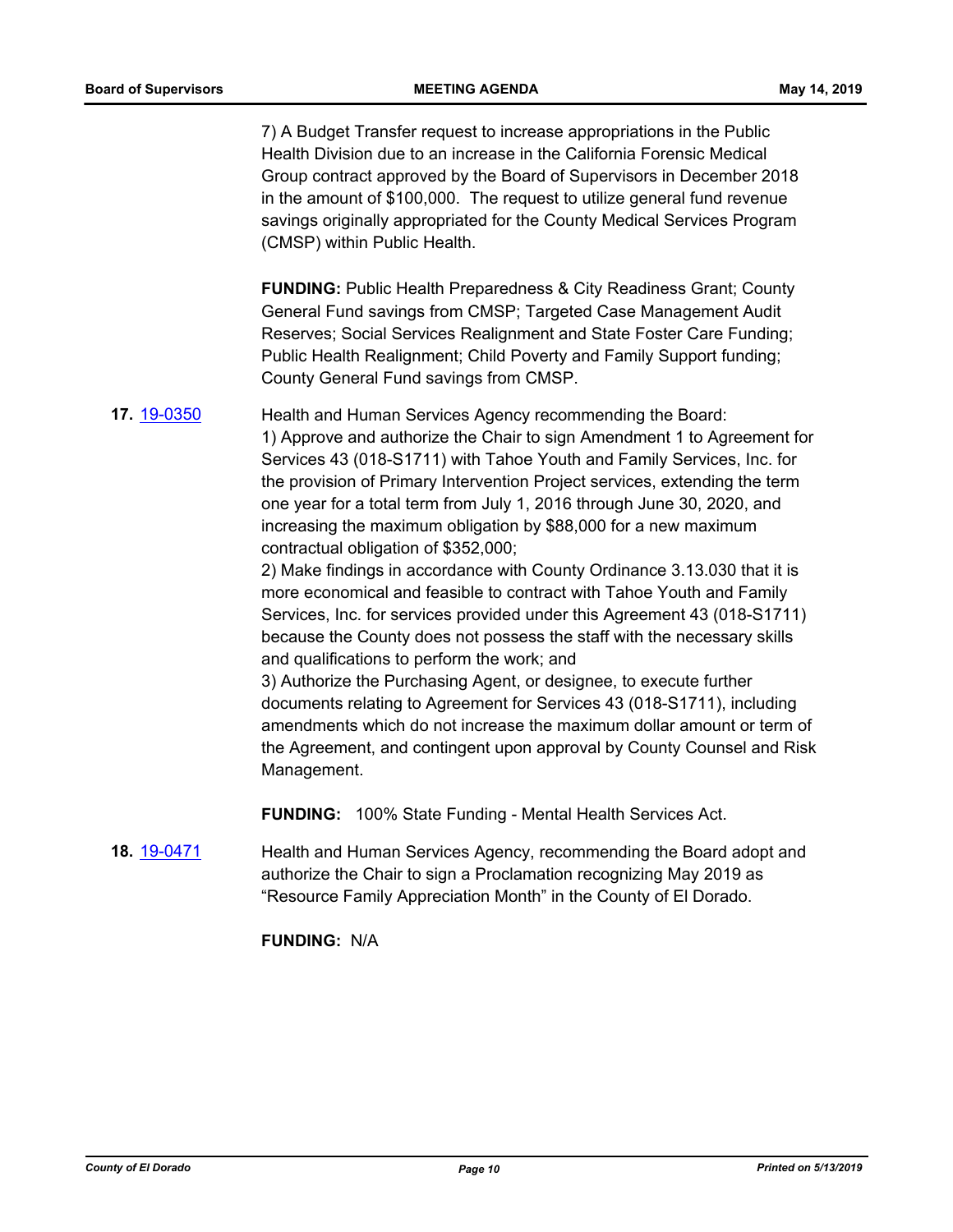**19.** [19-0531](http://eldorado.legistar.com/gateway.aspx?m=l&id=/matter.aspx?key=25852) Health and Human Services Agency recommending the Board: 1) Adopt and authorize the Chair to sign Resolution **065-2019** delegating authority to the Health and Human Services Agency Director, on behalf of the County, to accept funding and execute all necessary documents required to secure and maintain Revenue Agreements from funding sources or granting agencies, as specified on Attachment A to the Resolution, that will be included in the Proposed Fiscal Year 2019-20 Budget, or as previously approved individually by the Board, in order to provide needed revenue for the operation of Health and Human Services Agency programs, and contingent upon approval by County Counsel and Risk Management, as applicable;

2) Delegate authority to the Health and Human Services Agency Director to execute, on behalf of the County, additional documents related to those funding/revenue agreements, grants and allocations, that do not increase net County cost, and any amendments thereto, and contingent upon approval by County Counsel and Risk Management, as applicable; and 3) Approve and authorize the Health and Human Services Agency Director, Assistant Director of Administration and Finance, or Chief Fiscal Officer to execute any required fiscal and programmatic reports for said funding agreements and allocations.

**FUNDING:** Federal, State, Local, and City Funding sources.

**20.** [19-0697](http://eldorado.legistar.com/gateway.aspx?m=l&id=/matter.aspx?key=26019) Health and Human Services Agency recommending the Board adopt and authorize the Chair to sign a Proclamation recognizing May 2019 as "Skin Cancer Awareness Month" in the County of El Dorado.

**FUNDING:** N/A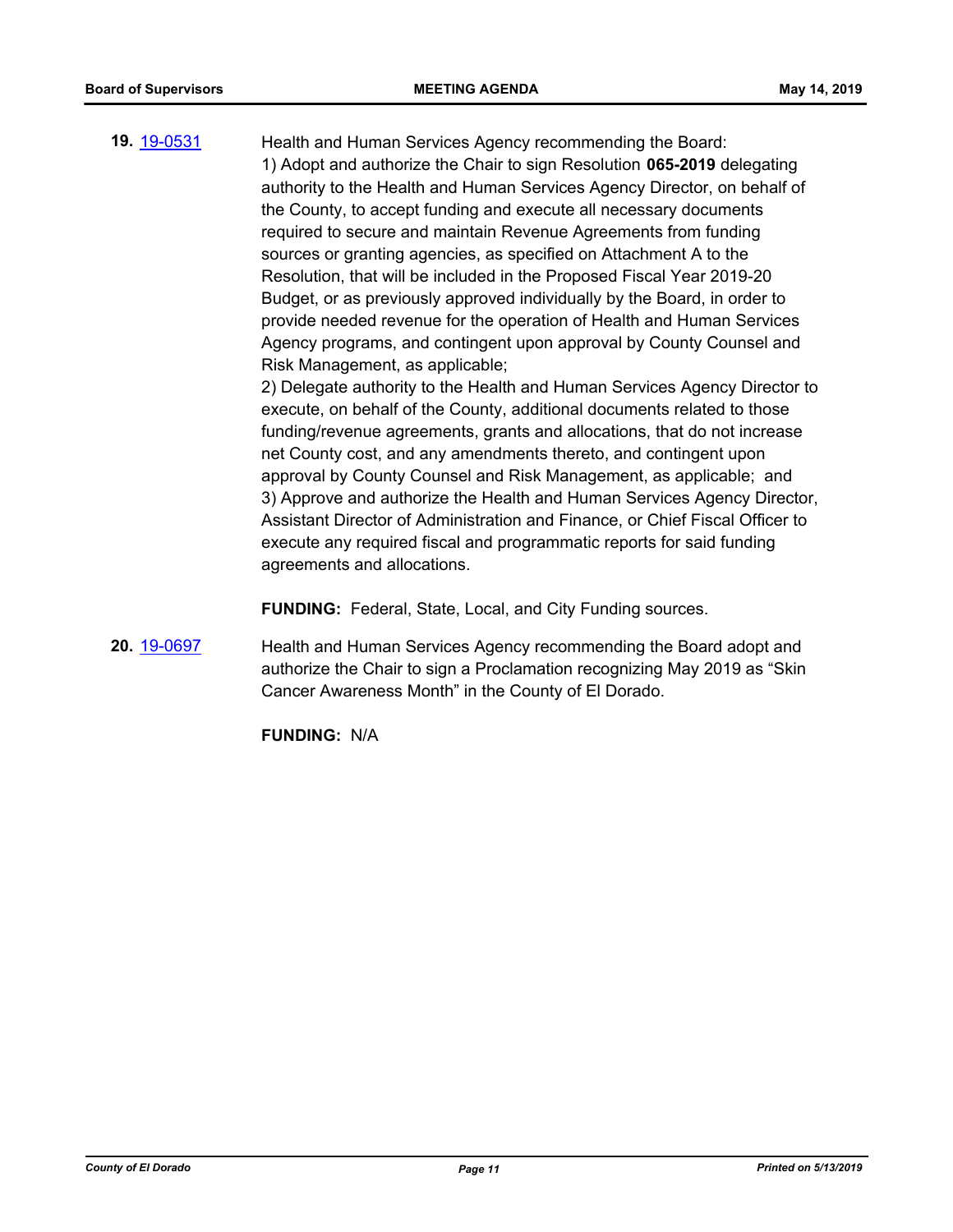#### **LAND USE AND DEVELOPMENT - CONSENT ITEMS**

**21.** [19-0233](http://eldorado.legistar.com/gateway.aspx?m=l&id=/matter.aspx?key=25554) Department of Transportation recommending the Board: 1) Make findings in accordance with Section 3.13.030 of the County Ordinance that it is more economical and feasible to engage an independent contractor for environmental compliance and permitting services; and 2) Approve and authorize the Chair to sign Second Amendment to Agreement for Services 450-S1611/2717 with Sycamore Environmental Consultants, Inc., to extend the performance period an additional three years for a total of six years, to provide environmental compliance and permitting services for the Green Valley Road at Mound Springs Creek - Bridge Replacement Project, CIP 77136/36105015, and Green Valley Road at Indian Creek - Bridge Replacement Project, CIP 77127/36105014, with no change to the not-to-exceed amount, the fee schedule, or the scope of the agreement. **FUNDING:** Highway Bridge Program (71%), Regional Surface Transportation Program Exchange/Match Funds - Caltrans (<1%) and EDCTC (17%), Road Fund (<1%), and Traffic Impact Mitigation Fees - Zones 1-7 (11%). (Federal and Local Funds) **22.** [19-0342](http://eldorado.legistar.com/gateway.aspx?m=l&id=/matter.aspx?key=25663) Department of Transportation recommending the Board: 1) Make findings in accordance with Section 3.13.030 of the County Ordinance that it is more economical and feasible to engage an independent contractor for environmental reviews and structural engineering support services; and 2) Approve and authorize the Chair to sign First Amendment to Agreement for Services 238-S1611/451 with CH2M Hill, Inc., to extend the performance period an additional two years for a total of five years, to provide environmental reviews and structural engineering support services for the Mount Murphy Road at South Fork American River - Bridge Replacement Project, CIP 77129/36105029, with no change to the not-to-exceed amount, the fee schedule, or the scope of the agreement.

**FUNDING:** Highway Bridge Program (100%). (Federal Funds)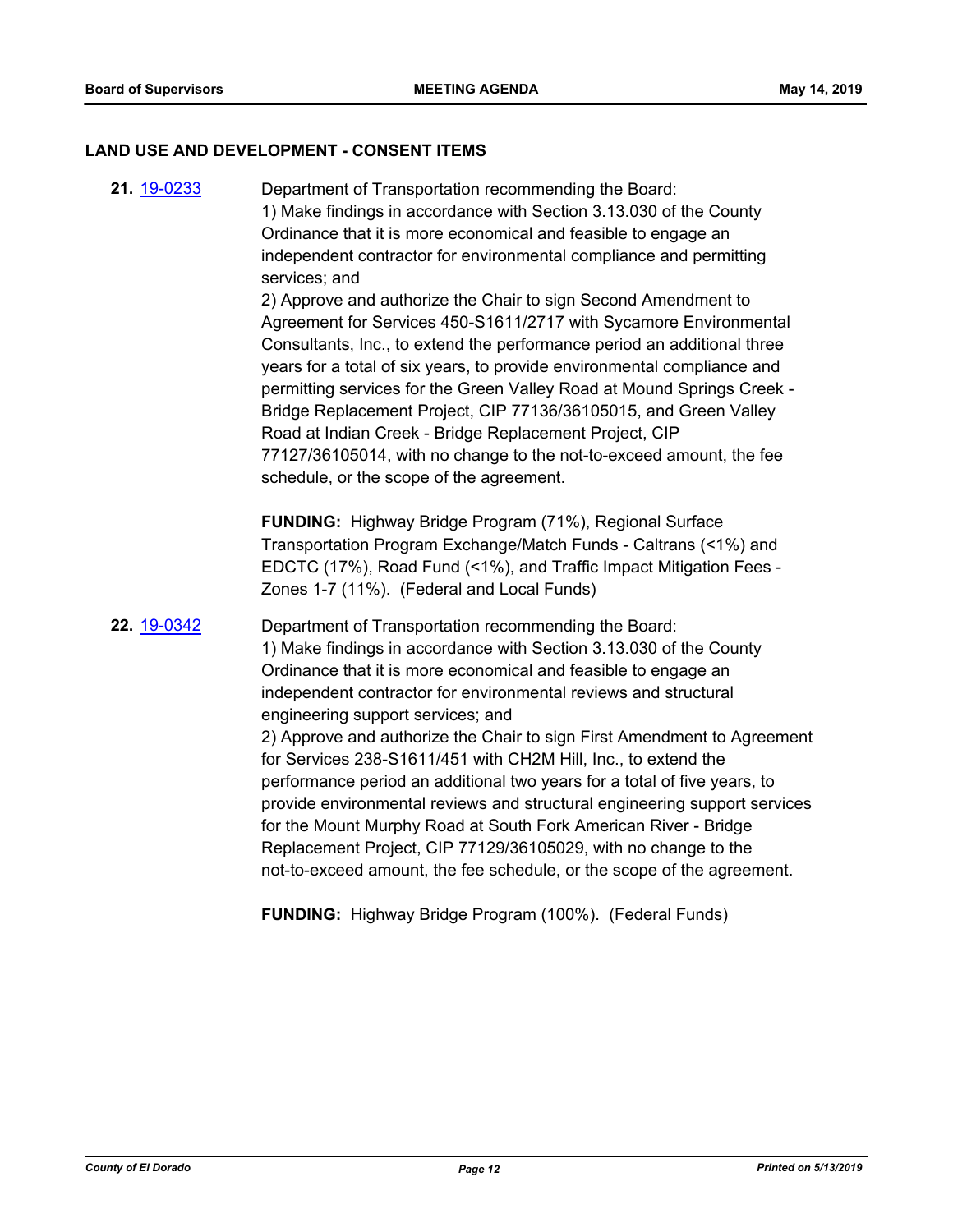| 23. 19-0481 | Department of Transportation recommending the Board:<br>1) Adopt and authorize the Chair to sign Resolution 066-2019 to accept<br>one of the offers which are part of Irrevocable Offer of Dedication (IOD)<br>from Nikolay and Susanne M. Demidoff, also shown of record as Nikolay<br>Demidoff and Susanne Marie Demidoff, Trustees, or their successor in<br>trust, under the Demidoff Revocable Trust dated November 27, 2007, for<br>road right of way, and authorize the Chair to sign the Certificate of<br>Acceptance pertaining to the property identified as Assessor's Parcel<br>Number 048-471-28 in Camino; and<br>2) Adopt and authorize the Chair to sign Resolution 067-2019 to accept<br>the facilities and right of way of Pondorado Road in Camino, resulting from<br>acceptance of the IOD, into the County's Maintained Mileage System. |
|-------------|--------------------------------------------------------------------------------------------------------------------------------------------------------------------------------------------------------------------------------------------------------------------------------------------------------------------------------------------------------------------------------------------------------------------------------------------------------------------------------------------------------------------------------------------------------------------------------------------------------------------------------------------------------------------------------------------------------------------------------------------------------------------------------------------------------------------------------------------------------------|
|             | <b>FUNDING:</b> There is no funding associated with adopting these<br>Resolutions.                                                                                                                                                                                                                                                                                                                                                                                                                                                                                                                                                                                                                                                                                                                                                                           |
| 24. 19-0507 | Department of Transportation recommending the Board take the following<br>actions pertaining to the Greenstone Road at Slate Creek Bridge<br>Replacement Project, Contract 3605, CIP 77137/36105019:<br>1) Award the Construction Contract to Robert A Bothman Construction.,<br>who was the lowest responsive, responsible bidder;<br>2) Approve and authorize the Chair to sign the Construction Contract,<br>subject to review and approval by County Counsel and Risk Management;<br>and<br>3) Authorize the Director of Transportation to sign an Escrow Agreement, if<br>requested by the Contractor and in accordance with Public Contract Code<br>Section 22300, for the purpose of holding Contract retention funds.                                                                                                                                |
|             | <b>FUNDING: Highway Bridge Program (99%), RSTP Exchange Funds</b><br>(<1%), Road Fund (<1%). (Federal Funds)                                                                                                                                                                                                                                                                                                                                                                                                                                                                                                                                                                                                                                                                                                                                                 |
| 25. 19-0683 | Department of Transportation recommending the Board authorize the<br>Chair to sign the Credit and Reimbursement Agreement for the<br>Construction of Saratoga Way (Station 9+82 to Station 39+23) between<br>the County and Elliott Homes, Inc. (AGMT 18-54896).                                                                                                                                                                                                                                                                                                                                                                                                                                                                                                                                                                                             |
|             |                                                                                                                                                                                                                                                                                                                                                                                                                                                                                                                                                                                                                                                                                                                                                                                                                                                              |

**FUNDING:** Traffic Impact Mitigation Fees.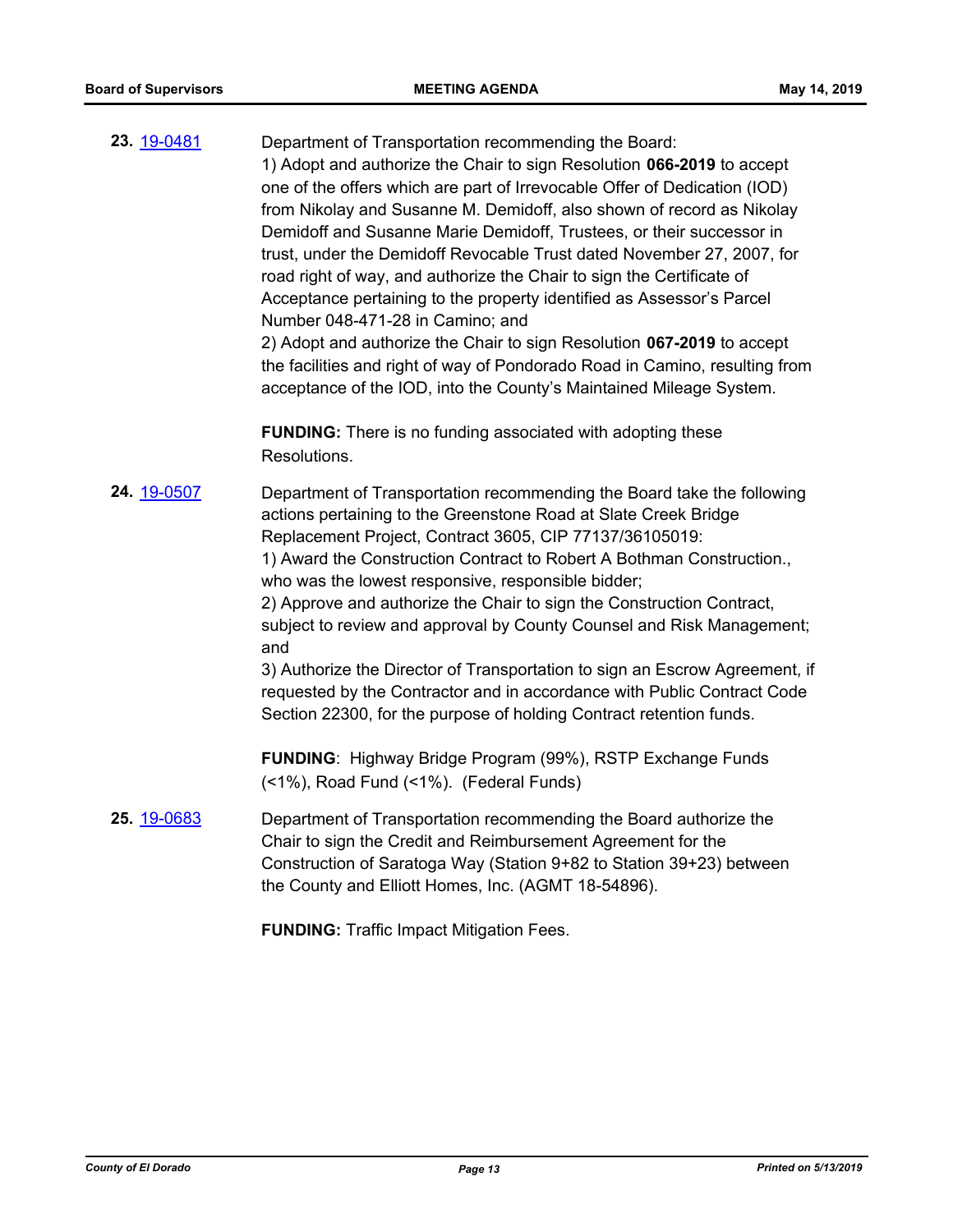**26.** [19-0485](http://eldorado.legistar.com/gateway.aspx?m=l&id=/matter.aspx?key=25806) Environmental Management Department recommending the Board approve and authorize the Chair to sign Amendment 1 to Agreement for Services 2874 with Stratus Environmental, Inc. for the provision of landfill gas compliance monitoring and reporting services in order to extend the term three additional years through May 21, 2022, increase the total amount of the Agreement by \$135,000 for a new not-to-exceed amount of \$177,755, include a new annual cost estimate to cover the extended term, and include other minor administrative changes as necessary, with no change to the scope of work.

> **FUNDING:** County Service Area No. 10 - Solid Waste funds. (Non-General Fund)

**27.** [19-0713](http://eldorado.legistar.com/gateway.aspx?m=l&id=/matter.aspx?key=26035) Planning and Building Department, Planning Services Division-Current Planning submitting for approval Final Map for Serrano Village J6 Unit 3 Final Map (TM-F18-0009), creating 71 residential lots, ranging in size from 0.117 to 0.320 acres, and five lettered lots, on property identified by Assessor's Parcel Number 123-570-07, located on the south side of Bass Lake Road approximately 1500 feet east of the intersection with Bridlewood Drive, in the El Dorado Hills area and recommending the Board:

> 1) Approve the Final Map (TM-F18-0009) for Serrano Village J6 Unit 3; 2) Approve and authorize the Chair to sign the Agreement to Make Subdivision Improvements (Attachment B);

3) Approve and authorize the Chair to sign the Agreement on Conditions for Acceptance of Drainage Easements for Serrano Village J6 Unit 3 (Attachment D); and

4) Approve and authorize the Chair to sign the Agreement on Conditions for Acceptance of Roads for Serrano Village J Unit 3 (Attachment E). (Supervisorial District 1)

**FUNDING:** N/A (Developer Funded Subdivision Improvements)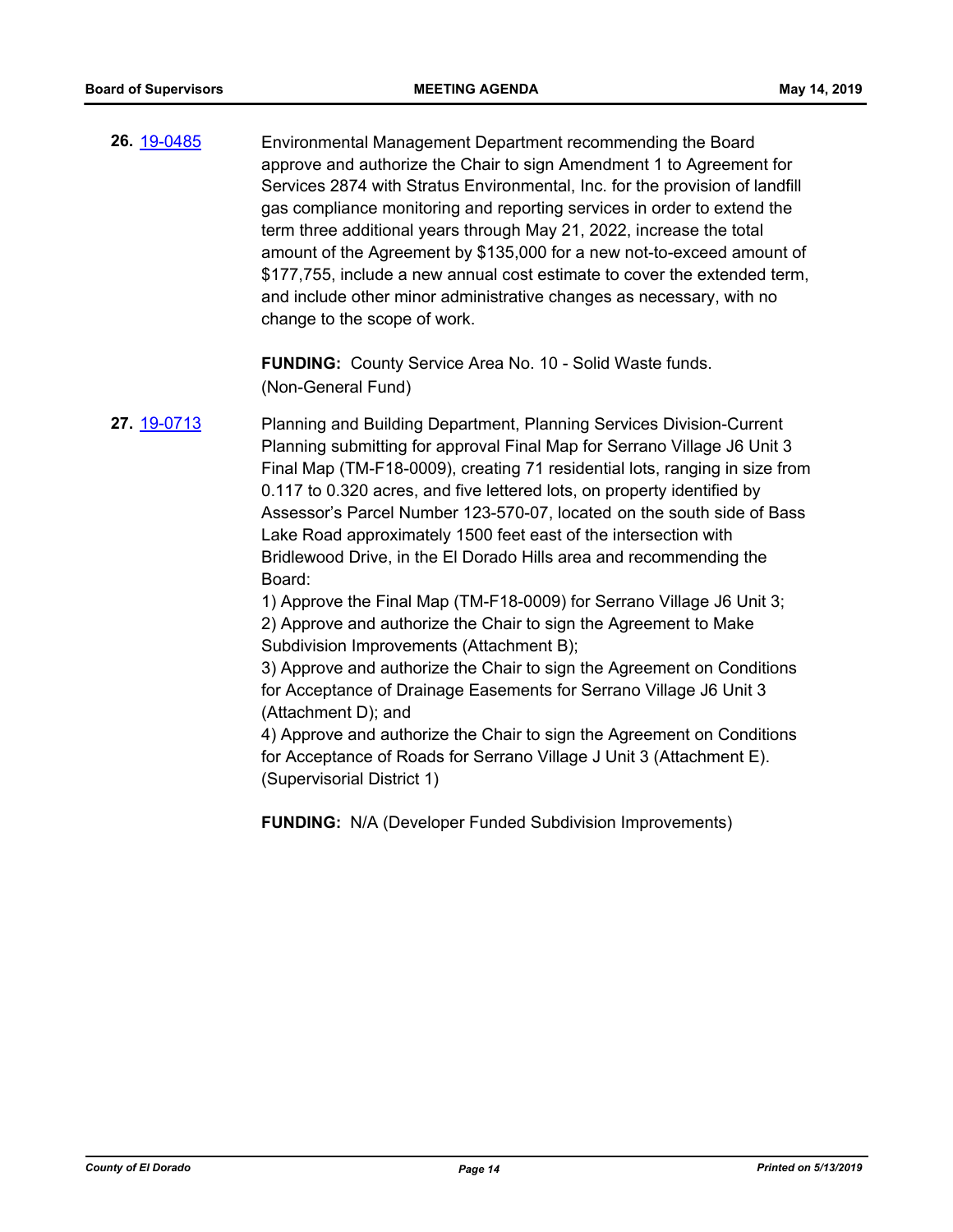#### **LAW AND JUSTICE - CONSENT ITEMS**

**28.** [19-0649](http://eldorado.legistar.com/gateway.aspx?m=l&id=/matter.aspx?key=25971) Probation Department recommending the Board: 1) Approve and authorize the Chair to sign Amendment I to Agreement for Services 3073 with SCRAM of California to increase the amount of the contract by \$115,000 for a total not to exceed amount of \$315,000 for the term of June 19, 2018 through December 31, 2019; and 2) Authorize the Purchasing Agent, or designee, to execute further documents relating to Agreement for Services 3073, including amendments which do not increase the maximum dollar amount or term of the Agreement, and contingent upon approval by County Counsel and Risk Management.

**FUNDING:** Public Safety Realignment (AB 109).

**29.** [19-0704](http://eldorado.legistar.com/gateway.aspx?m=l&id=/matter.aspx?key=26026) Sheriff's Office recommending the Board approve and authorize the Chair to sign the perpetual Agreement for Services 3819 with BMI Imaging Systems, Inc., beginning on May 14, 2019, for a first year payment of \$18,700 for the conversion of historical investigation index cards, and an annual fee of \$1,000 for hosted storage thereafter.

**FUNDING:** General Fund.

**30.** [19-0718](http://eldorado.legistar.com/gateway.aspx?m=l&id=/matter.aspx?key=26040) Sheriff's Office recommending the Board:

1) Waive formal bid requirements for the purchase of a TriVan 5th wheel style mobile command trailer and services and materials to customize a Sheriff's Office provided Ford F-550 in accordance with County Ordinance 3.12.160 Section B; and

2) Authorize the Purchasing Agent to issue a Purchase Order for the purchase of the mobile command trailer and services and materials to customize a Ford F-550 Truck provided by the Sheriff's Office in the total estimated amount of \$391,864.56 plus applicable taxes and fees to TriVan Truck Body LLC.

**FUNDING:** Rural Counties Special Revenue Fund.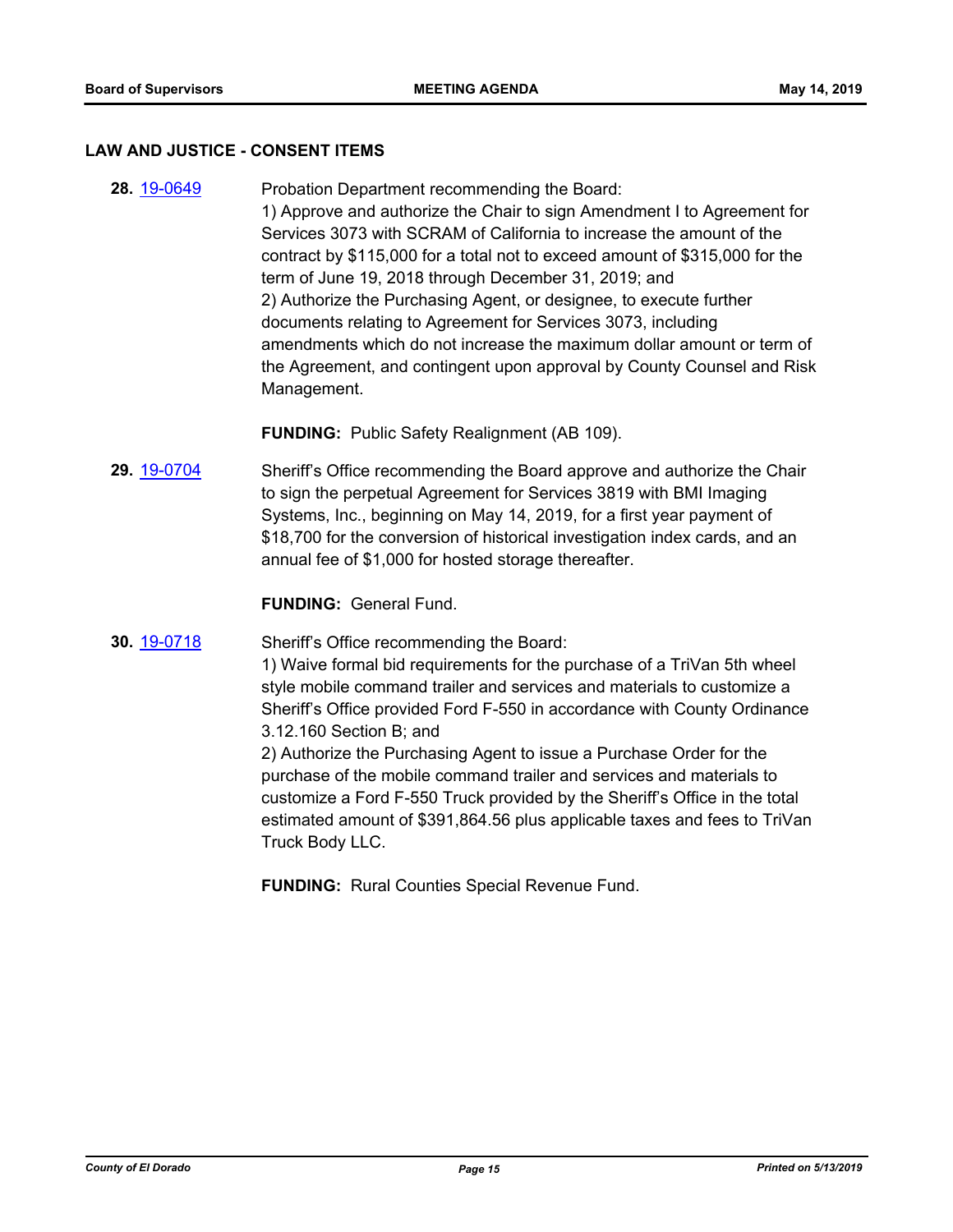**31.** [19-0721](http://eldorado.legistar.com/gateway.aspx?m=l&id=/matter.aspx?key=26043) Sheriff's Office recommending the Board approve and authorize the Chair to sign Resolution **070-2019** adopting language pursuant to Harbors and Navigation Code Section 663.7(3) relative to the use of 100% of the annual Boat Taxes in conjunction with the 2019-2020 Boating Safety and Enforcement Financial Aid Contract with the California Department of Parks and Recreation Division of Boating and Waterways for the Sheriff's Office annual Boating Safety and Enforcement Program.

> **FUNDING:** County Boat Taxes and Boating and Waterways Financial Aid Contract.

#### **END CONSENT CALENDAR**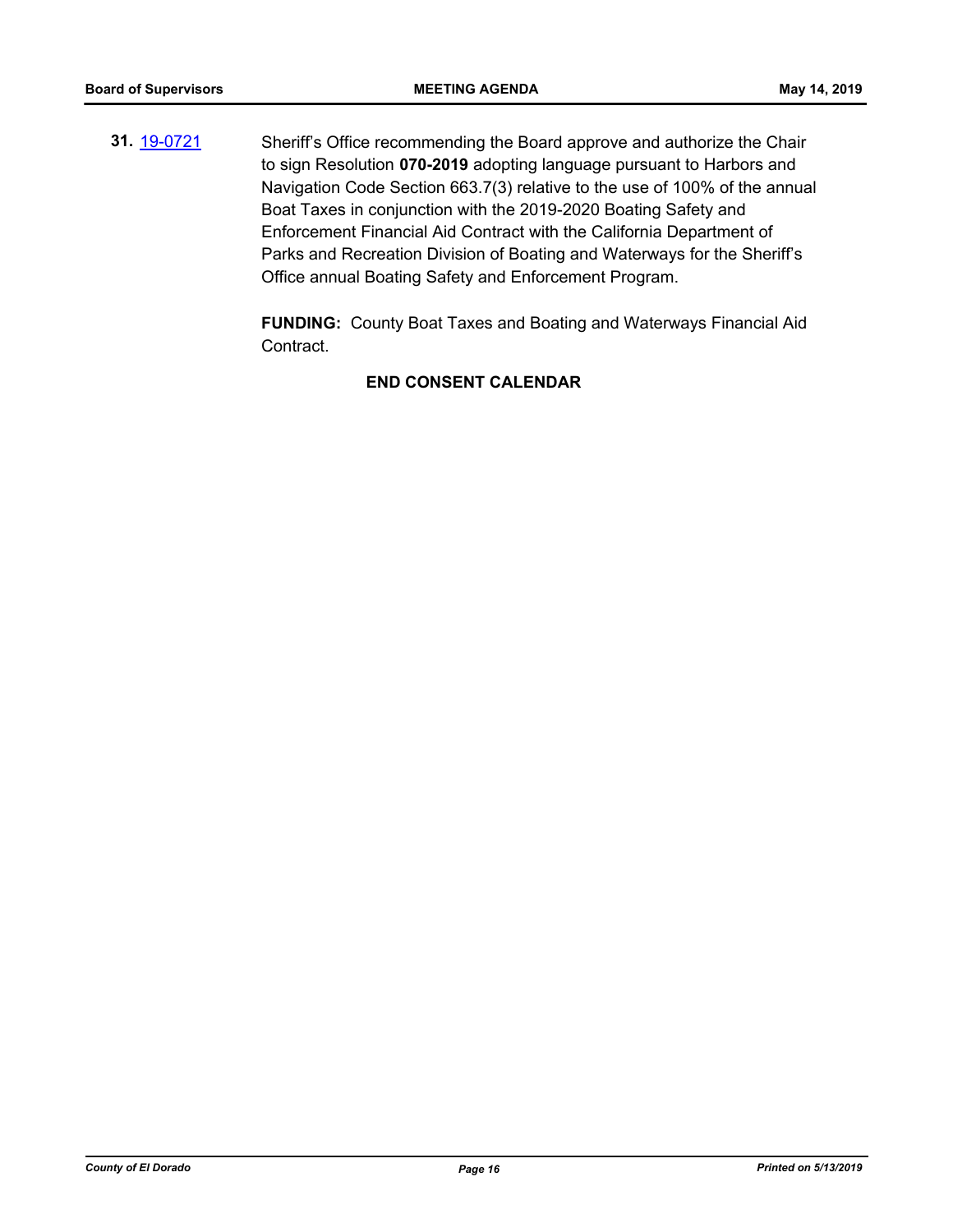#### **DEPARTMENT MATTERS (Items in this category may be called at anytime)**

**32.** [19-0702](http://eldorado.legistar.com/gateway.aspx?m=l&id=/matter.aspx?key=26024) District Attorney recommending the Board adopt and authorize the Chair to sign Resolution **073-2019** amending the current Authorized Personnel Allocation Resolution for the District Attorney to:

- 1) Delete 1.0 vacant full-time equivalent Program Manager;
- 2) Add 1.0 full-time equivalent Victim/Witness Program Coordinator;
- 3) Delete 1.0 vacant limited-term Victim/Witness Program Coordinator;
- 4) Add 1.0 limited-term Victim/Witness Program Specialist;
- 5) Add 1.0 full-time equivalent Administrative Analyst I/II; and
- 6) Add 1.0 full-time equivalent Crime Analyst. (Est. Time: 10 Min.)

**FUNDING:** General Fund and California Governor's Office of Emergency Services Victims of Crime Act Fund.

**33.** [19-0600](http://eldorado.legistar.com/gateway.aspx?m=l&id=/matter.aspx?key=25921) Planning and Building Department, Planning Services Division, Long Range Planning, recommending the Board:

1) Adopt and authorize the Chair to sign Resolution of Intention **068-2019** to amend the County General Plan by updating the Public Health, Safety, and Noise Element to be completed by 2021 as required by State law; and 2) Direct staff to take steps necessary to prepare, in a manner consistent with applicable law, codes and regulations, a Public Health, Safety, and Noise Element Update. (Est. Time: 10 Min.)

**FUNDING:** General Fund.

#### **10:00 A.M. - TIME ALLOCATION**

**34.** [19-0762](http://eldorado.legistar.com/gateway.aspx?m=l&id=/matter.aspx?key=26084) Code Enforcement Ad Hoc Committee recommending the Board provide policy direction on how the Planning and Building Department staff should complete code enforcement cases that have been open for long periods of time. (Est. Time: 1 Hr.)

#### **11:00 A.M. - TIME ALLOCATION**

- **35.** [19-0723](http://eldorado.legistar.com/gateway.aspx?m=l&id=/matter.aspx?key=26045) HEARING The Board is asked to consider a request from the Garden Valley Fire Protection District ("District") to adopt and authorize the Chair to sign Resolution **075-2019** revising development impact mitigation fees for the District. (Est. Time: 5 Min.)
- **36.** [19-0724](http://eldorado.legistar.com/gateway.aspx?m=l&id=/matter.aspx?key=26046) HEARING The Board is asked to consider a request from the Mosquito Fire Protection District ("District") to adopt and authorize the Chair to sign Resolution **074-2018** revising development impact mitigation fees for the District. (Est. Time: 5 Min.)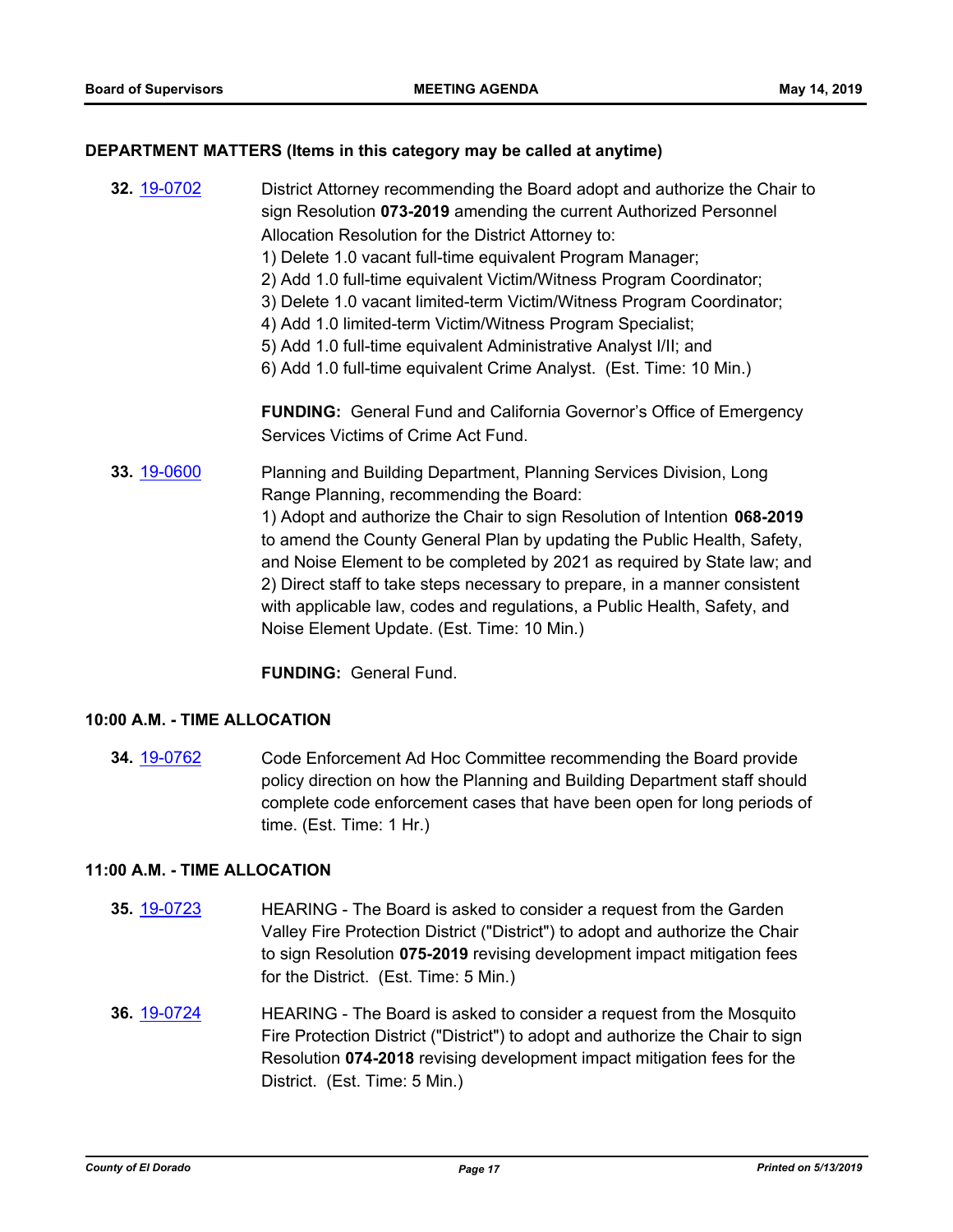| 37.19-0498  | Health and Human Services Agency recommending the Board hear an<br>update by National Alliance on Mental Illness. (Est. Time: 10 Min.) (Cont.<br>4/30/19, Item 3) |
|-------------|-------------------------------------------------------------------------------------------------------------------------------------------------------------------|
|             | <b>FUNDING: N/A</b>                                                                                                                                               |
| 38. 19-0705 | Supervisor Veerkamp recommending the Board adopt a proclamation<br>declaring May 18, 2019 as "Live On, Drive On! - Donate Life Day". (Est.                        |

#### **11:30 A.M. - TIME ALLOCATION**

**39.** [19-0664](http://eldorado.legistar.com/gateway.aspx?m=l&id=/matter.aspx?key=25986) Chief Administrative Office recommending the Board provide direction to the Human Resources Director relative to the compensation paid to the Sheriff and the District Attorney. (Est. Time: 30 Min.)

**FUNDING:** General Fund.

Time: 10 Min.)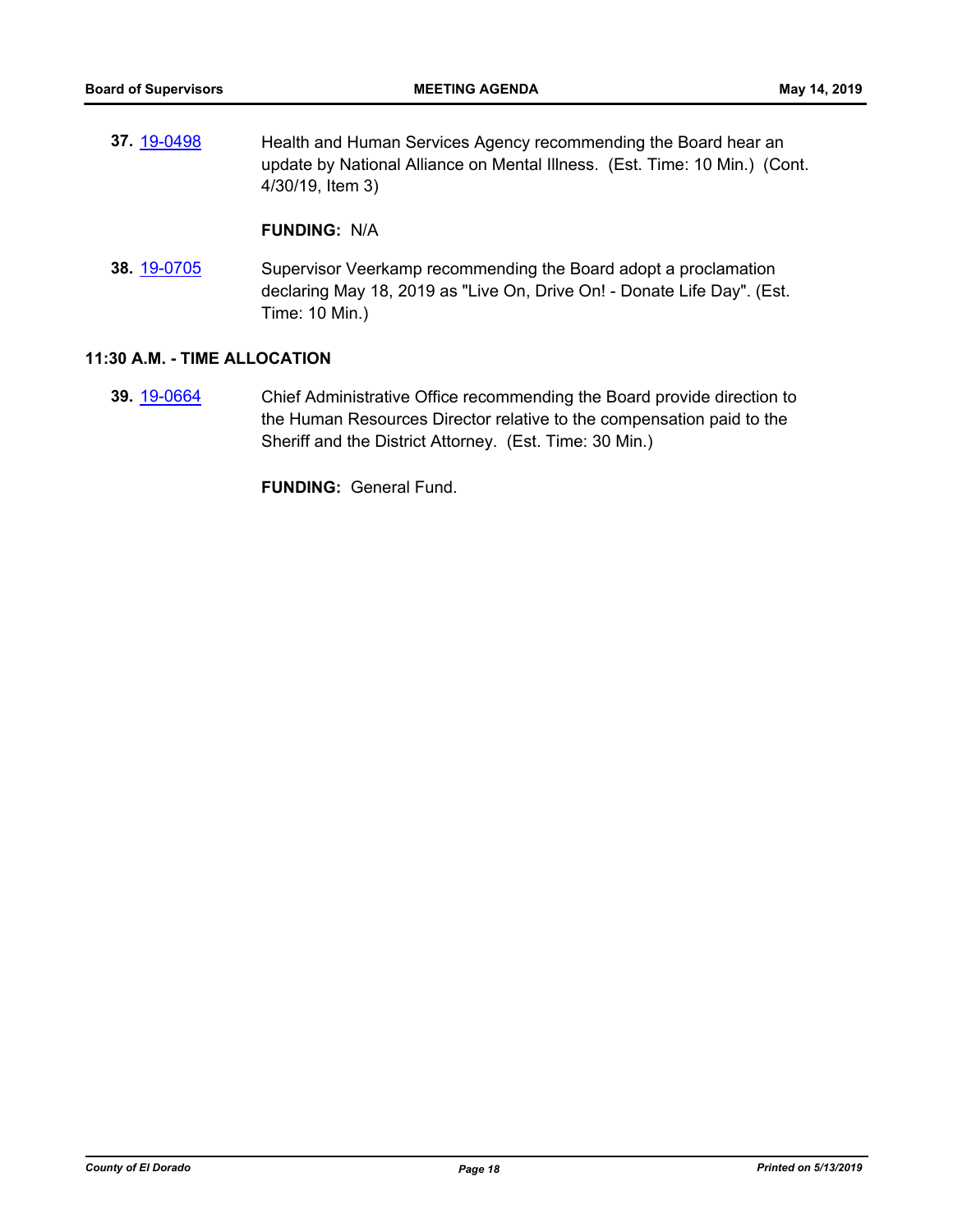#### **1:30 P.M. - TIME ALLOCATION**

**40.** [19-0665](http://eldorado.legistar.com/gateway.aspx?m=l&id=/matter.aspx?key=25987) HEARING - To consider the adoption of Resolution **072-2019** for the 2019 Traffic Impact Mitigation Fee Schedule Annual Update*.* (Est. Time: 30 Min.)

**FUNDING:** Traffic Impact Mitigation Fee Program.

#### **2:00 P.M. - TIME ALLOCATION**

**41.** [19-0660](http://eldorado.legistar.com/gateway.aspx?m=l&id=/matter.aspx?key=25982) Department of Transportation recommending the Board: 1) Receive and file a presentation on Department findings, provide direction on funding possibilities, and if necessary, revenue generating options; and 2) Direct Long Range Planning staff to immediately move forward with updating land use projections in order to facilitate the major update to the TIM Fee Program. The updated land projections will also be used for the five year review of the General Plan. (Est. Time: 2 Hr.)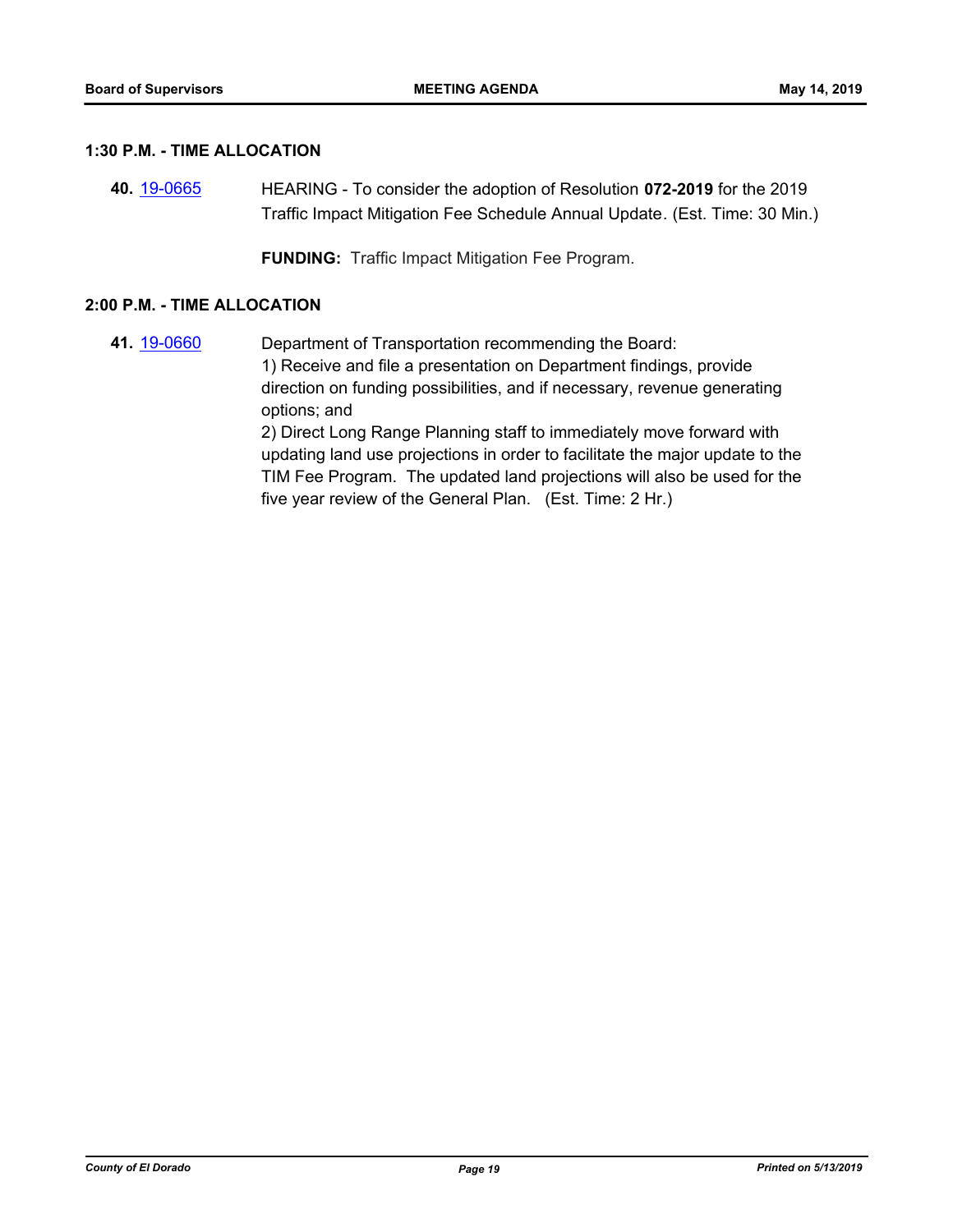#### **ITEMS TO/FROM SUPERVISORS**

**CAO UPDATE**

**ADJOURNMENT**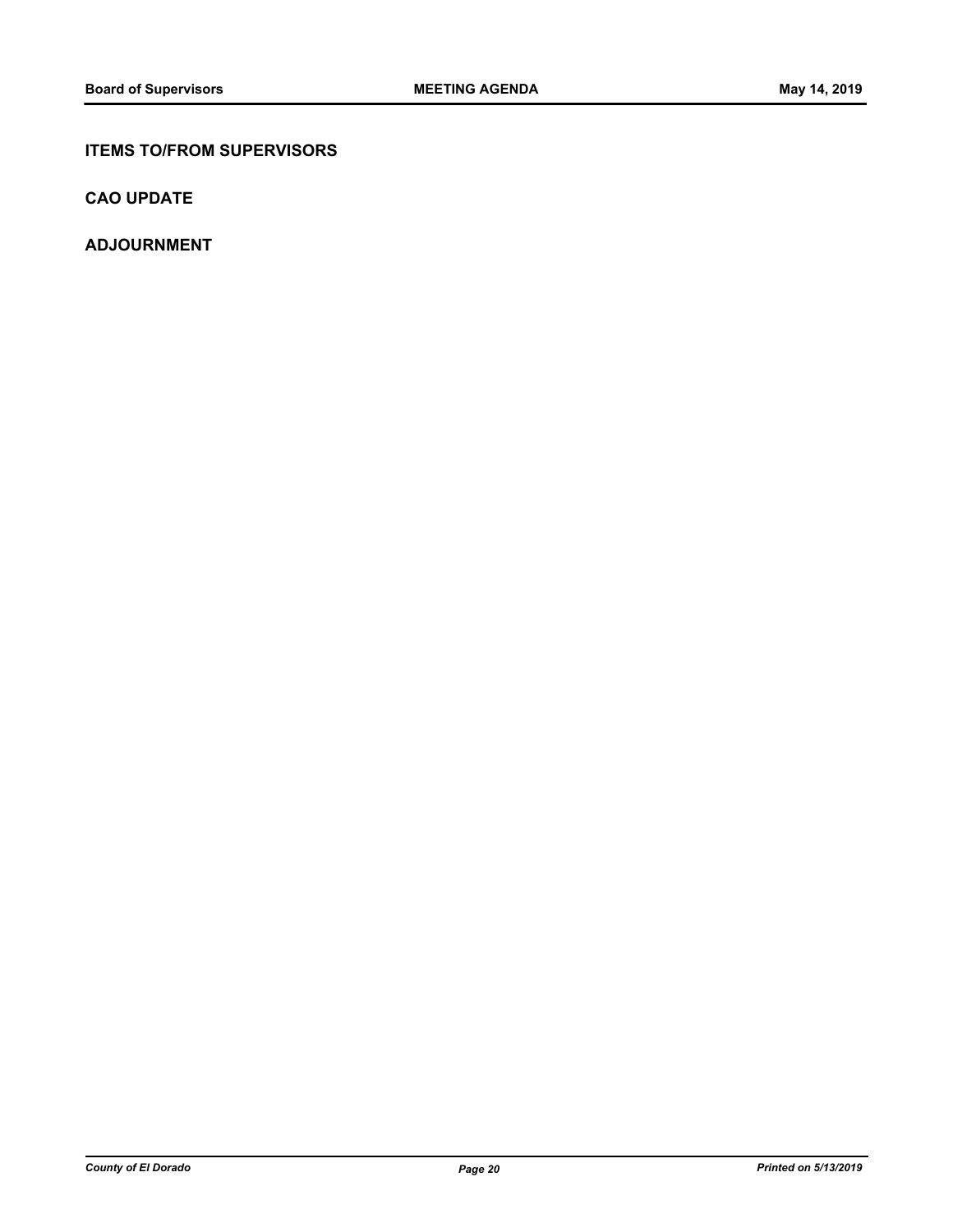### **CLOSED SESSION**

- **42.** [19-0717](http://eldorado.legistar.com/gateway.aspx?m=l&id=/matter.aspx?key=26039) **Pursuant to Government Code Section 54957- Public Employment.** Title: County Counsel Recruitment. (Est. Time: 15 Min.)
- **43.** [19-0514](http://eldorado.legistar.com/gateway.aspx?m=l&id=/matter.aspx?key=25835) **Pursuant to Government Code Section 54957 Public Employee**  Performance Evaluation. Title: Chief Administrative Officer. (Est. Time: 20 Min.)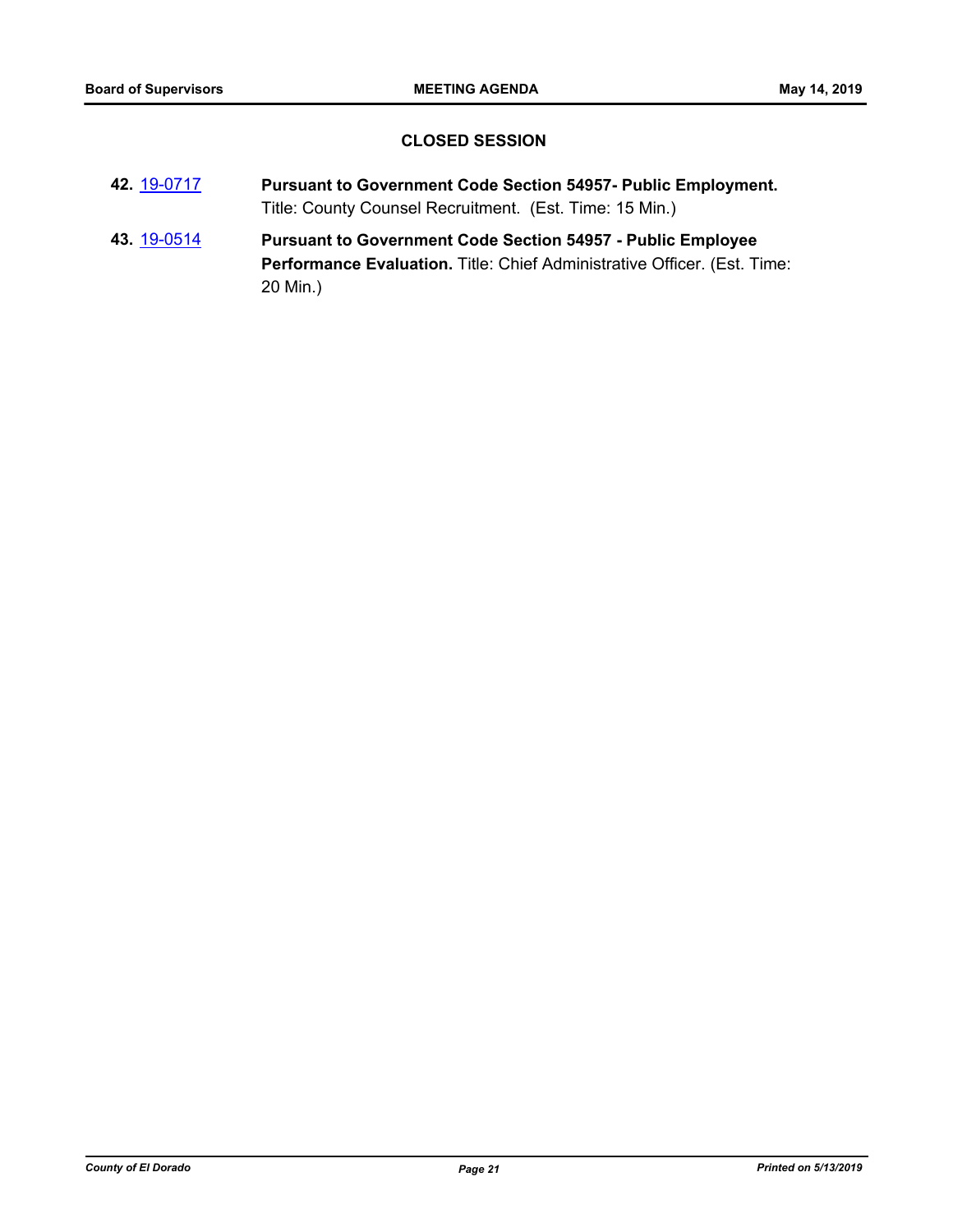On August 19, 2003, the Board adopted the following protocol: It is a requirement that all speakers, County staff and the public, when approaching the podium to make a visual presentation to the Board of Supervisors, must provide the Clerk with the appropriate number of hard copies of the presentation for Board members and the audience.